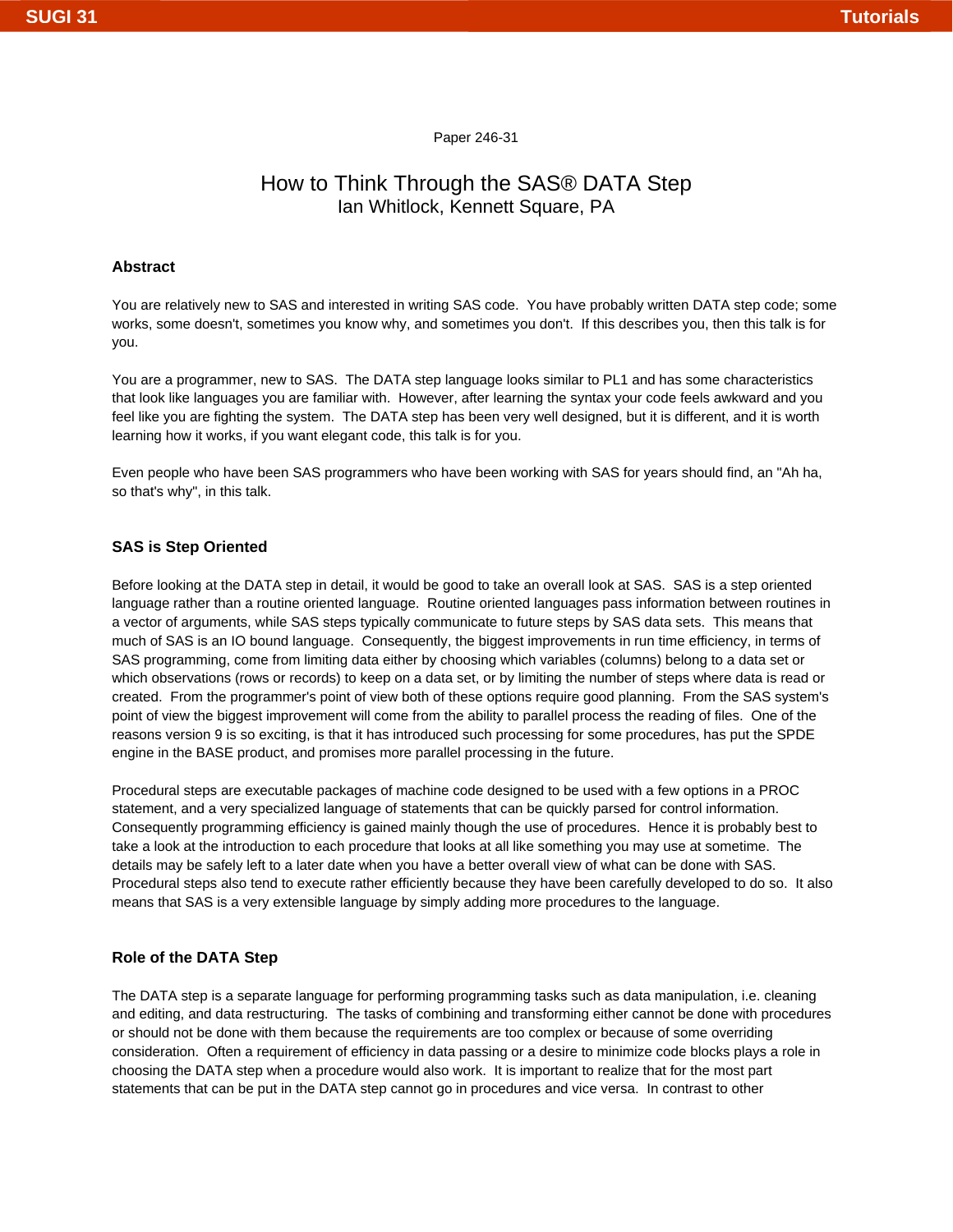programming languages, SAS is better seen as a group of related interacting languages than as a single language. It also means that the programmer can quickly become proficient in an area of interest without the need to invest time in all areas. However, the DATA step is really the glue that holds all these languages together and is, therefore, particularly important for the SAS programmer as opposed to the SAS user.

# **Step Boundaries**

Either kind of step does not execute when submitted, until a step boundary is encountered. Typically the RUN statement is the explicit boundary statement, but sometimes it is the QUIT statement in procedures where either statements execute immediately upon completion (e.g. PROC SQL), or the RUN statement serves as a boundary for a group of statements within the procedure (e.g. PROC DATASETS). One can also create an implicit boundary by continuing with a new step. However, good SAS programmers rarely rely on an implicit boundary because explicit boundaries make the code more readable by emphasizing steps. Moreover, it is almost never seen in the code of a programmer proficient in SAS macro because of the dangerous side effects that become possible when macro instructions may be wrongly executed while a step is compiled or parsed, rather than as intended after the step finishes execution.

The fact that steps execute when a step boundary is reached means that the remaining code has not yet been read. Consequently, earlier steps can execute when later steps have errors or may not even have been written yet. This feature is important for code development, in the debugging process, and in simply getting fast feedback about how the code is working. In contrast, many program development in compiled languages often require a complete program and compilation before a part of the program can be executed. Thus SAS programs are often easier to develop. It also means that information gained in the early steps of the program may actually be used to write and then execute subsequent step code via the %INCLUDE statement.

#### **Global Statements**

In addition to the separate languages of steps, SAS has global statements which can appear in any step and execute as soon as the semi-colon is reached. The OPTIONS, LIBNAME, FILENAME, TITLE, and FOOTNOTE statements are the most prominent examples. These statements not only execute immediately, but their effect continues throughout all subsequent steps until similar statements override them with new settings. Consequently, it is clearer to place such statements between steps rather than inside them. They are a property of the global program rather than an individual step. However this policy makes boundary statements even more important.

#### **Data Influences SAS Program Structure**

In addition to the organization of SAS code the SAS programmer must become aware of the data world. It is divided into two parts - SAS stuff, i.e. data (not code) automatically recognized by SAS, and other stuff (external to SAS) which can only be utilized in SAS via special interfacing statements.

SAS data values come in only two types, numeric (floating point numbers, i.e. the computer equivalent of the mathematical real numbers), and fixed length character strings. There is a significant cost in time converting digits and decimals to the floating point form used in SAS; consequently, the first lesson in execution time efficiency from the data world is to learn to work with SAS data sets where the data need no conversion upon use. SAS data sets are stored in SAS libraries, roughly equivalent to the portion of a directory using special SAS extensions.

One of the main purposes of the DATA step is to provide a means of reading external data and creating SAS data sets for later use in procedures.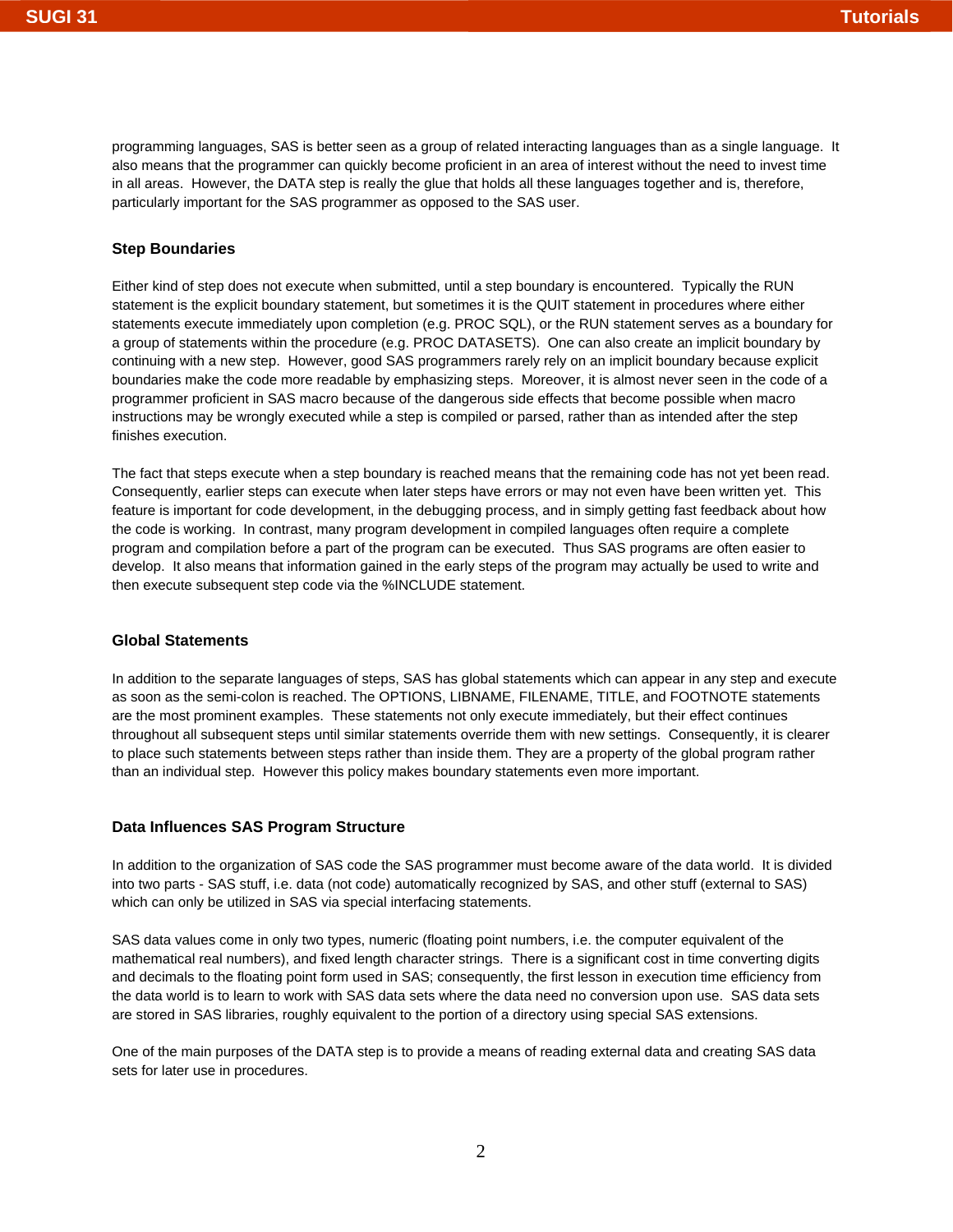SAS is a name oriented language in the sense that the variable names are stored with the SAS data. This means simplicity in the sense that the programmer need not define all variables in all programs because the information travels with the data. Consequently it is very easy to write fast one-use SAS programs and to modify SAS code from one program to use in another. However, it also means that careful thought, planning, and techniques are required when writing code that will work without modification when ported from acting on one SAS data set to another.

#### **Compile versus Execute**

The DATA step is compiled like many other programming languages. However the executable module is discarded when it finishes execution. This means that there is never a question about which execution module goes with what code, but it also means that anyone running SAS programs also usually has access to the code. Version 9 has introduced some features that help to balance this situation for the programmer who requires it. It may also mean that the consumer of this code must license SAS in order to use the code. SAS, as a user's language, is currently in a state of transition where client computers, without SAS, can execute SAS programs by accessing a centrally located version of SAS via the SAS Enterprise Guide, the internet or an intranet.

In learning to program with the DATA step, it is very important to learn how to distinguish compile time, when the code is read, from execution time, when some form of corresponding executable machine code is actually executed.

Compilation is done in a single pass of the code reading each line in the physical order in which it appears. Consequently there will be times when the order of lines doesn't matter for SAS execution, but it does matter to the compiler because things will be set up differently depending on which line is viewed first. Many of the DATA step statements are executable in the sense that the compiler does something to make the corresponding machine code available for execution at the time the code is executed. However, some statements are non-executable in the sense that they provide information to the compiler on how to set things up, but there is no corresponding action to take place at execution time. Such statements are often called compile time directives. Typically these statements can appear in any physical order as long as they are not needed to determine variable characteristics. Finally, some statements are both. Some action is indicated at compile time, and some action is compiled for execution time. Consequently the DATA step language is richer than many languages in how various lines interact at various times, i.e. the beginner can have "fun" digging out the undocumented features and learning new techniques not encountered in previous computer language experience.

# **The Implied Loop of the DATA Step (ILDS)**

The next most important thing to understand about the DATA step is that there is an implied loop driven by reading data. If there is no line indicating that data are to be read, then the lines are executed once as indicated by the appearance of the code. If there are lines that indicate data are to be read, but they are conditional so that no such line is actually executed, then the step stops with a NOTE that the step stopped due to looping. Without an explicit command to do otherwise, the DATA step stops executing, when it is requested to read from a file and there are no more data in that file, i.e. the end of file indicator has been reached there is a request to read more data. Consequently, the DATA step usually stops implicitly on some line indicating some form of reading data.

The words "implied loop of the DATA step" appear so often that I abbreviate it as ILDS.

One important consequence of the ILDS is that it may make sense to place code before the line that reads data. The most important example would be to check for end of file so that some action can take place just before the step stops. If the test is placed below, then it may never be executed when some subsetting statement deletes the last record.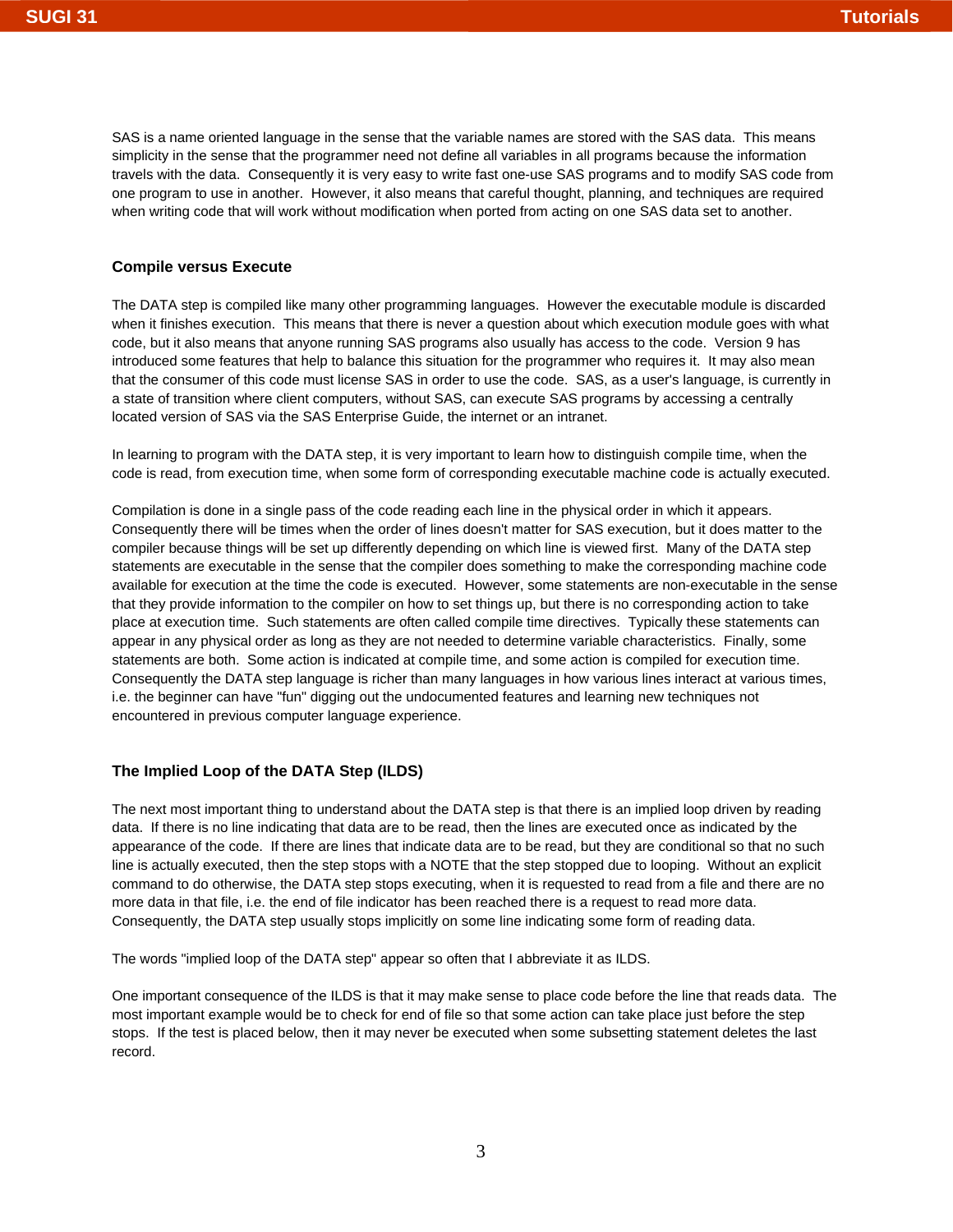```
if eof then
do i /* final reporting code */ end iset mydata end = eof i
```
Another example might be to do something at the beginning of execution of the step. The variable \_N\_ is automatically created and indicates the iteration number of the loop. Hence one might use

if  $n = 1$  then do  $i$  /\* housekeeping code before reading  $*/$  end  $i$ 

Remember that each of the examples above is a snippet of DATA step code, i.e. this code must be housed in a DATA step for it to have any meaning to SAS. However, in SAS, the examples indicated are not as common as might be expected, since the system does a lot of the preparatory work that is needed in other languages and often does the correct thing when there are no more data to read for a given request.

\_N\_ is often used to count observations, but is important to realize that this is only a good observation counter when one record is read per iteration of the ILDS since it is really counting iterations of the loop not observations.  $N_{-}$  is the first example of a variable set up by the system for the DATA step programmer's use. Typically, variables set up and assigned by the system as opposed to the programmer begin and end with an underscore. It is not a bad idea to avoid such names because the convention has a meaning to DATA step programmers. However, there is no required separation of this system's name space from that of the programmer. In fact, you can even change the value \_N\_ to any numeric value, but on the next iteration of the ILDS its value will revert to the value assigned by the system. As a system variable,  $N_{\perp}$  is not kept on any output. Hence if you want to have this value on your output data set it must be copied to a new variable.

#### **Default SAS Output**

Another important fact about the ILDS is that on the last line of execution in the step, data are automatically written to a SAS data set by default. The exceptions are when the programmer explicitly uses the OUTPUT statement somewhere in the step. The DELETE statement returns to the top of the ILDS without writing a default output, and the RETURN statement returns to the top of the ILDS with a default OUTPUT. The lone keyword \_NULL\_ on the DATA statement indicates no SAS output is to be written. Since a large part of time spent executing a DATA step is spent in writing data, it is important to use \_NULL\_ whenever you do not need SAS output. DATA steps that write external files or reports are typical of those that may not need SAS output.

SAS is typically a language with many default activities. If you don't specify OUTPUT explicitly, you will get anyway with one observation per implied loop of the DATA step. If you don't name the data set then SAS will do that, choosing the first available name in the list DATA1, DATA2, DATA3, ….

More than one data set may be listed in the DATA statement. In this case,

output ;

writes to all the data sets listed. If you want to be specific then

```
output <sub-list> ;
```
is required. I tend to think it is a best practice to always specify the sub-list, usually one data set, because explicit name provides stability to the code whenever extra data sets are later added to the DATA statement.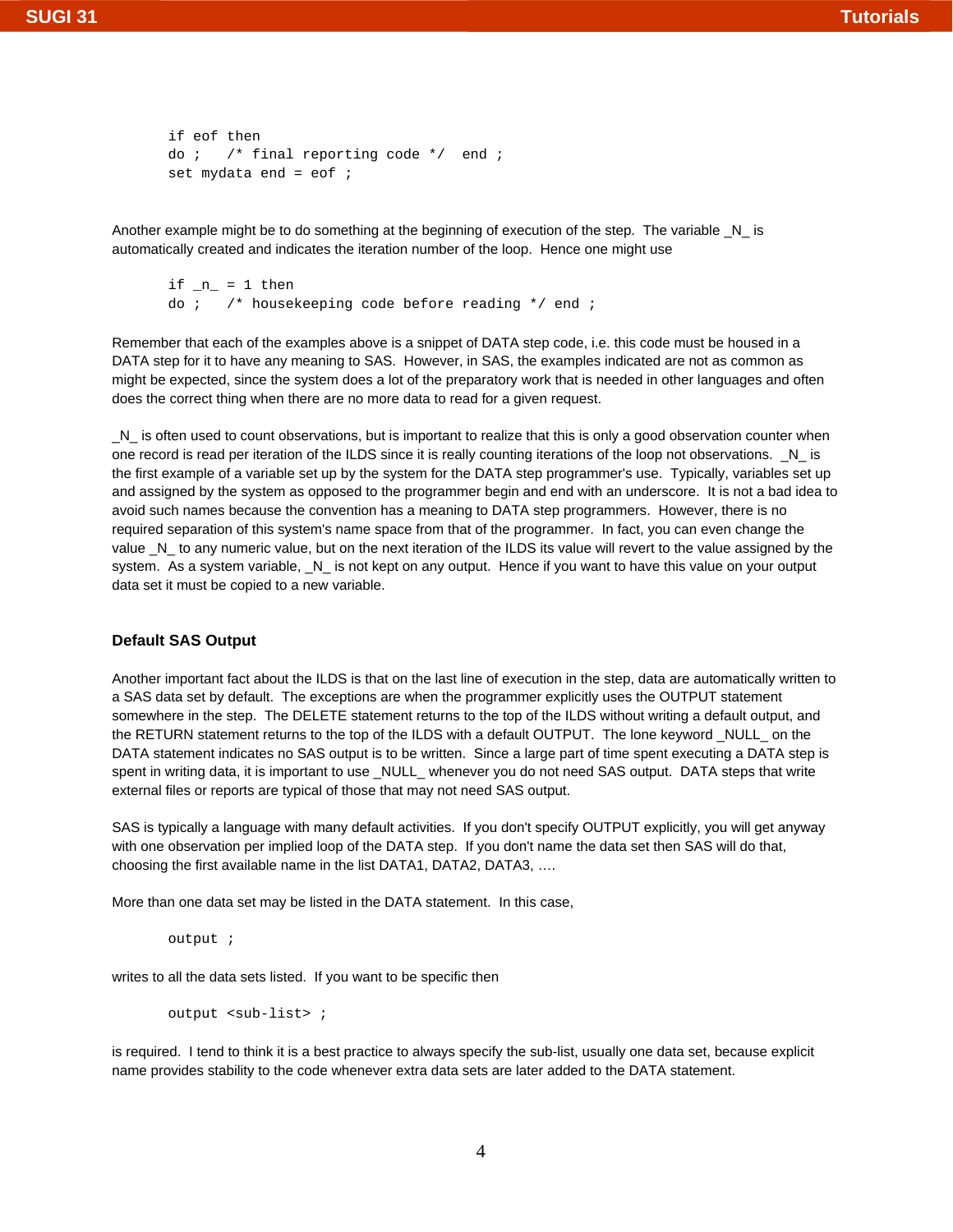# **The Program Data Vector**

The program data vector, abbreviated as PDV, is a logical concept to help you think about the manipulation of variables in the DATA step. Prior to version 6 it was also a physical concept referring to the specific area in memory where DATA step variables were stored. In version 6 the memory structure was reorganized to speed up the system time spent outside the ILDS, but the PDV concept continues to be a good way for the programmer to think about what is important to him in variable manipulation. The PDV can be thought of as one long list of storage areas for all the named variables of the DATA step.

One way to get in the PDV is by assignment, as shown in the following example.

```
data w ;
  x = 3 ;
   c = "ABC" " ;
run ;
```
W is the name of the output data set. I typically use the name W to indicate that it is a play data set used for investigation or instruction. At the bottom of the step, i.e. when the compiler reaches the step boundary, the PDV looks like

|     | ERROR |
|-----|-------|
| ABC |       |

Actually the PDV is the stored values, but it is convenient to add the names and write the values in a readable form so that we can think about what is important. Remember that 3 is really stored in 8 byte floating point notation and the variable C is stored in 6 bytes. Why? Well X comes first because the compiler saw it first and it is 8 bytes because all numeric processing in the DATA step is done in 8 bytes. C comes next because it was encountered next in reading the DATA step. It is 6 bytes long because the value on the right contains 3 letters and 3 blanks. If C were later assigned a longer value it would be truncated to fit the same 6 byte area in the PDV. If C were later assigned the one letter "X" then the value would be extended with 5 blanks to fit that same 6-byte area.

SAS has fixed length character data. The first occurrence where the compiler can assume a length or has a rule for determining a default length will be the place where the fixed storage length is assigned. Usually this is also the place that it is added to the PDV.<sup>1</sup> Character data can be from one byte to 32,767 bytes (32K). There is no 0 length string in the DATA step. Without any further aid the compiler will probably choose 8 or 200 characters.

A more subtle consequence of the fact that SAS is a fixed length string language appears in the handling of string data by character manipulating functions. If you are coming from a programming language that allows variable length strings, you will have to learn the way of fixed lengths. You will find that SAS is very predictable and reasonable once you understand the fixed length philosophy.

One policy to control string lengths is to use a LENGTH statement to assign all character variable lengths at the top of the DATA step. Then you do not have to worry about what the compiler will do because you told it what to do. Consider:

```
data w ;
     length c \frac{2}{3} \frac{1}{2} \frac{1}{2} \frac{1}{2}x = 3 ;
     c = "ABC" " ;
```
<sup>&</sup>lt;sup>1</sup> A RETAIN statement will force the variables named which are not already in the PDV to then be put in the PDV. However the type and storage length is not yet assigned when the RETAIN statement does not initialize these variables.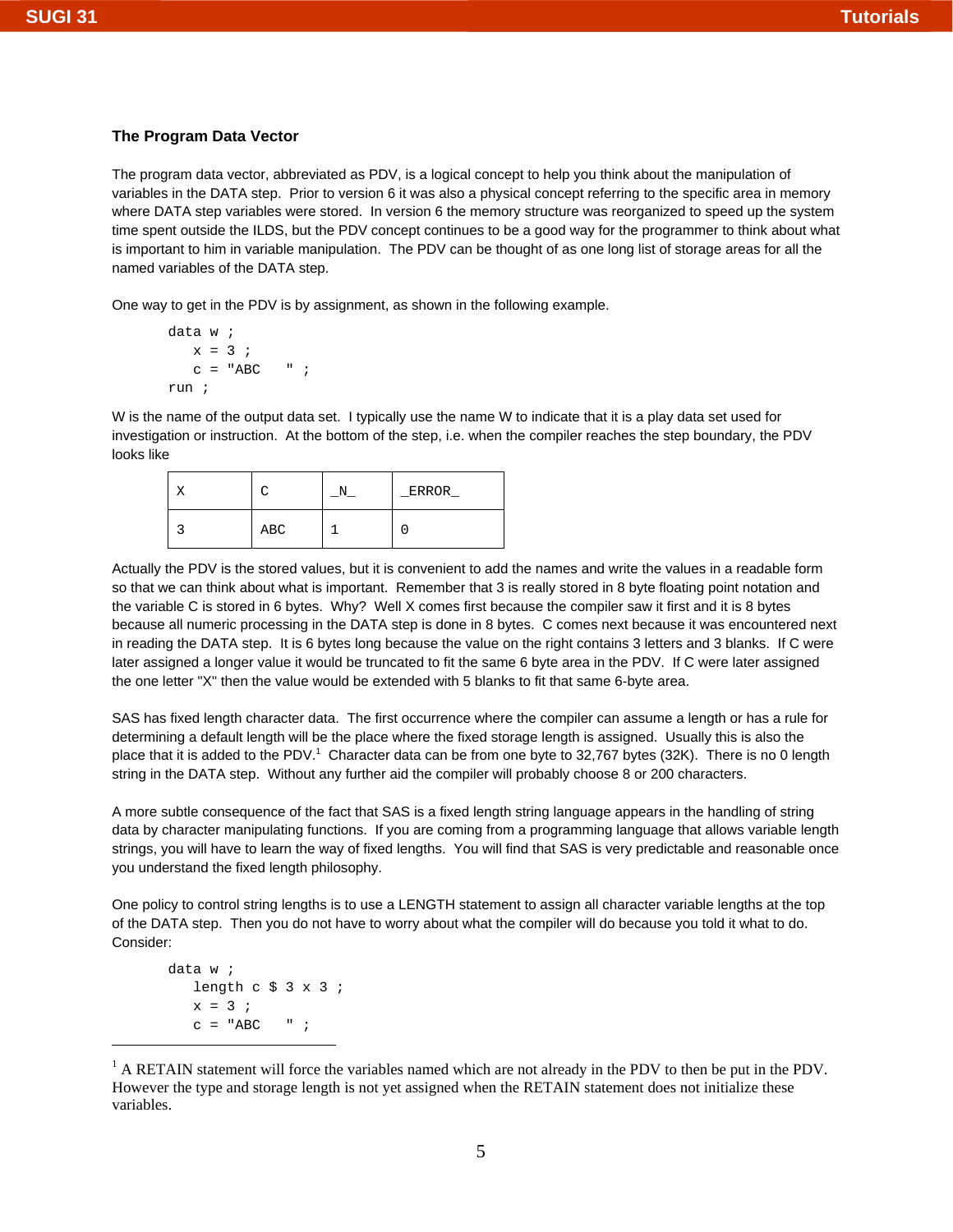run ;

Now the PDV is

|     |  | <b>ERROR</b> |
|-----|--|--------------|
| ABC |  |              |

Although C is assigned after X, it comes before in the LENGTH statement, so C was met first by the compiler. Note the trailing blanks were eliminated because they were too much for the shortened length. X still has the length 8 in the PDV. For numeric variables the LENGTH statement applies only to the length stored on output DATA sets.

The length of X could be a problem. In the example, X has the value 3 and this value can be stored precisely in 3 byte floating point form. Hence the squeeze to 3 bytes in W and any subsequent expansion to 8 bytes in a later step will not hurt for small integer values. What small means, depends on the precise form of floating point notation used by computer system. The integer range -255 to +255 is always safe for the smallest possible numeric length and it could be much larger. A good policy is to use the standard length of 8 whenever a value can be a large integer or need not be an integer. Even the simple decimal, 0.1, can cause no end of programming problems when it is stored in less than 8 bytes.

What happens to the 3 in the box marked X if we add another line after the assignment of C to assign, say 7, to X? Then the 3 is replaced by the 7 and the 3 is gone. If you need to keep the value 3, then you need a second box, i.e. variable, to save the original value of X. This may seem obvious, but many questions about why something happens come from the failure to understand this principle when changes in the PDV are made.

The PDV is a valuable aid to following in detail what is happening in a SAS DATA step. We will return many times to looking at the PDV to understand what happens at compile time when the PDV is set up and at execution time as the values in the PDV change.

#### **External I/O**

The important statements of external I/O are the FILENAME, INFILE, INPUT, FILE, and PUT statements. Each of these statements is rather complex. They have to be complex to handle the variety of situations encountered in the world external to SAS. INPUT reads data from a buffer and PUT writes data to a buffer. Think of a buffer as something in the SAS system to move data from a file to the PDV or from the PDV to a file. How it works doesn't matter to us. However, the options we can specify to control this process can matter very much depending on the nature of what is done in a SAS program. By default INPUT statements refer to a buffer called either CARDS (old name) or DATALINES (new name) meaning that the data is in the program following a statement indicating the step is finished and data is coming. By default PUT statements refer to a buffer called LOG which writes to the SAS log.

As a first example, consider:

```
data _null_ ;
    put "before: " _all_ ;
    input x ;
    put "after : " _all_ ;
cards ;
1
2
3
;
```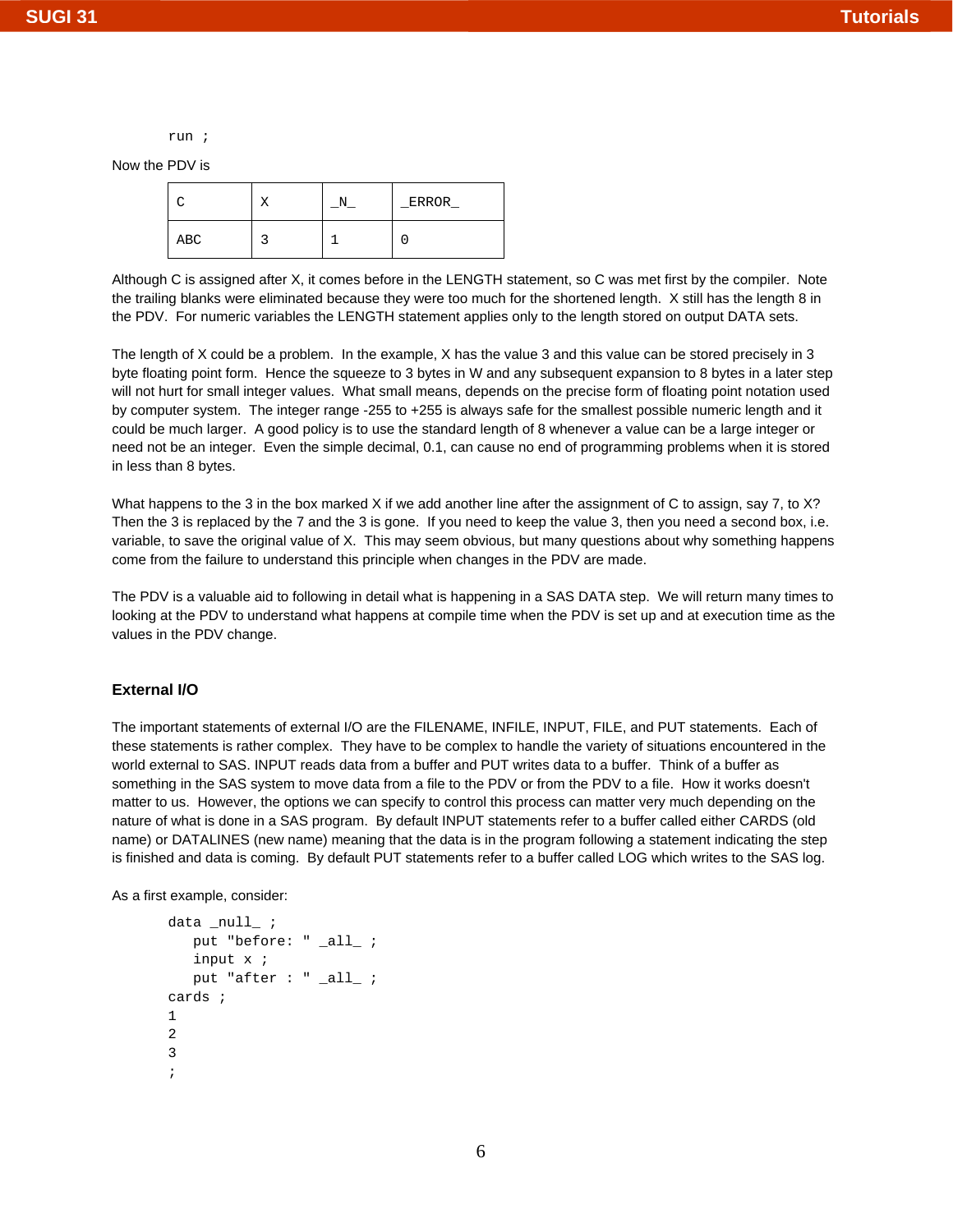The CARDS statement comes in four types - CARDS, CARDS4, DATALINES, and DATALINES4. Those ending in "4" indicate the end of data by 4 consecutive semi-colons starting in column1; hence, SAS code may be included in the data. The other two simply require a line containing a semicolon somewhere on the line. For any type the buffer may be referenced by any of the four words.

In practice relatively few SAS programs actually use this input buffer. It is there mainly for simple testing, and to communicate the data with the code for examples in books, talks, or when teaching SAS. In general, it is a bad idea to write SAS programs with the data imbedded in the program because the data are more likely to change than the program and because typical volumes of data would swamp the code making the program difficult to read.

Here are the messages produced by the example code.

before:  $x=$ . ERROR =0  $N=1$  $after: x=1$   $ERROR_0 = 0$   $N_0 = 1$ before:  $x=$ .  $ERROR_ = 0$   $N_ = 2$ after:  $x=2$  ERROR = 0 N = 2 before:  $x=$ . ERROR = 0  $N=3$  $after: x=3$   $ERROR_0 = 0$   $N_0 = 3$ before:  $x=$ .  $ERROR_ = 0$   $N_ = 4$ 

In the first line "X=." indicates that X has the standard missing value. Before each iteration of the ILDS, certain variables are set to missing by the system. Note that with each new value of \_N\_, X is set to missing. For each second line with the same value of \_N\_, X gets a value from the INPUT statement, but then loses it on the next iteration. This action frequently causes problems for the beginner, but experienced SAS programmers come to depend on it and find it useful. We will give comprehensive rules for which variables are covered, but we need to see more SAS statements before the rules can make sense.

Finally, note the last line when \_N\_=4. The "before" line is written so new iteration has begun, but there is no "after" line because the step stopped on the INPUT statement and there was no input data left to read. It is this natural rhythm of the DATA step that suggests that the test for end of file should come before the read statement rather than after it, as was mentioned in the section on the implied loop of the DATA step.<sup>2</sup>

How can one take counts or sums over multiple records? To be specific let's add code to obtain the sum of X's as SUMX and the number of times the INPUT command was read as INPCOUNT. Counting can be thought of as incrementing or adding 1 so both problems could be solved if we knew how to get the step to remember values from one iteration to the next. Since this sort of thing is so essential to programming, SAS supplies a special SUM statement which includes a request to not set the obtained value back to missing. Let's also make a SAS data set W. Here is the code.

```
data W ;
    put "before: " _all_ ;
    input x ;
    inpcount + 1 ;
   sumx + x ;
    put "after : " _all_ ;
cards ;
1
\mathcal{L}3
;
```
 $2$  The code in DO-group for the test for end-of-file actually executes just before the step would be stopped on the request to read past the end of file.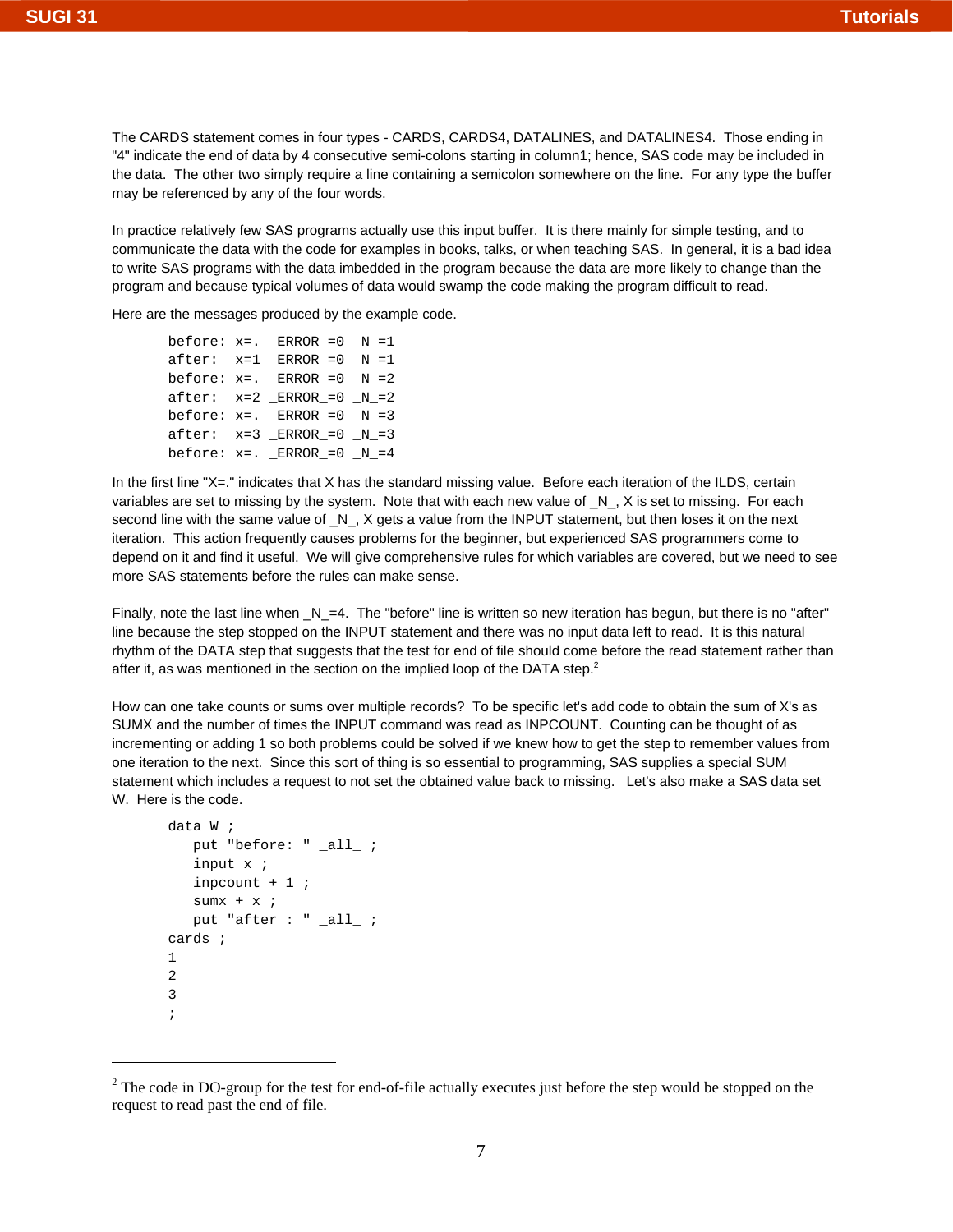The additional statements say to add the expression on the right to the variable named on the left and of course, do not automatically set this variable to missing. What about initialization? No problem, the initial value is set to 0 at the beginning of the step. In addition to this the SUM statement says to treat the addition of missing as 0. Here is the result.

```
before: x=. inpcount=0 sumx=0 _ERROR_=0 _N_=1
after : x=1 inpcount=1 sumx=1 _RROR_0 = 0 N_0 = 1before: x=. inpcount=1 sumx=1 _ERROR_=0 _N_=2
after : x=2 import=2 sumx=3 | ERROR_0 = 0 | N_0 = 2before: x=. inpcount=2 sumx=3 ERROR =0 N=3after: x=3 import=3 sumx=6 | ERROR_0 = 0 | N_0 = 3before: x=. inpcount=3 sumx=6 _ERROR_=0 _N_=4
```
Note that W has the variables X, INPCOUNT, and SUMX, but not ERROR\_ or \_N\_ because variables created by the system do not go on output data sets. Also note that W has 3 observations, not 4, since the fourth iteration never reached the bottom of the ILDS for the implied output to take place.

The FILENAME statement ties a file reference (fileref), i.e. an ad hoc name to a particular file which also becomes the name of the corresponding buffer for handling the file. There are various options for spelling out things about the file and there are device types for making other objects appear as files to the SAS program. Here are some examples illustrated with files from a Windows operating system.

```
filename fref "c:\test\mydata.dat" ;
filename prj "c:\project" ; /*requires further spec by INFILE statement*/
filename all "c:\project\f*.txt" ; \qquad /* wild card concatenation */
filename gp ("c:\f1.txt" "h:\other.dat") ; /* explicit concatenation */
filename code temp ; /* temporary work file typically used for code */
```
The INFILE statement requests that a buffer for reading be set up. To this extent it is a compile time directive. The buffer can have a name. The name is the fileref when the INFILE statement is tied to a FILENAME statement via the fileref. In this case all INFILE statements referring to that fileref refer to the same buffer. Hence one can assign options to the buffer through multiple INFILE statements or one INFILE statement because it is the buffer, not the statement, that posses the property. The fileref PRJ requires that a specific data set be determined. For example,

infile  $prj(maydata.dat)$ ; /\* mydata.dat is a member of "c:\project" \*/

For all the other fileref's mentioned

infile <fileref> ;

would do when no further options are needed. Remember that the INFILE statement must be within a DATA step, while the FILENAME statement is global and preferably put near the beginning of the program whenever other considerations do not take priority.

The INFILE statement also points to that buffer. All subsequent INPUT statements refer to that buffer until something changes to point INPUT to a different buffer. Consequently, the INFILE statement is also executable, in that something can be changed at execution time, it is usually best to place it just before (or at least near) the INPUT statement that will use this buffer.

The INFILE statement can sometimes be used to mention a file directly without reference to a FILENAME statement. In general, this is a bad idea because the data file used in a program is much more likely to change than the code; hence placing this information in one place near the beginning of the program makes a lot of sense. In addition, each INFILE statement that references a file directly requests a new buffer so that this form of INFILE statement behaves quite differently from one that is tied to a FILENAME.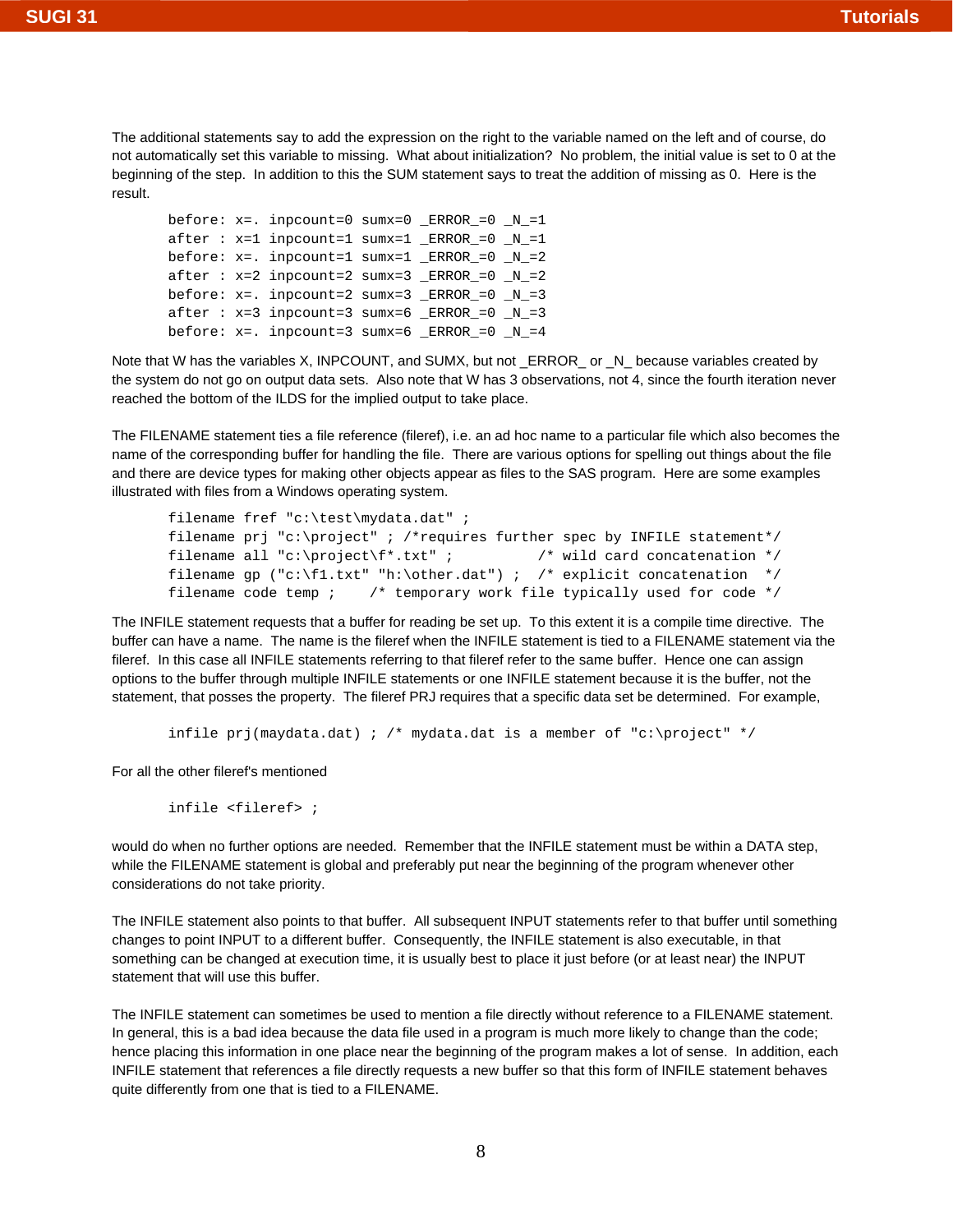For example, here the problem is to make a list of files in the directory C:\JUNK that have the CSV extension. The INPUT statement assumes member names no longer that 8 characters including the extension and no spaces in the names. To remedy this you need a more sophisticated INPUT statement than we have discussed. The FILENAME statement illustrates the use of the PIPE device to make a DOS host command look like a file.

```
filename q pipe 'dir "c:\junk\*.csv" /b' ; 
data csvlist ;
    infile q ; 
    input mem $ ;
run ;
```
The FILE statement is much like the INFILE statement, but it refers to files that will be written to rather than read from. Of course, this means some of the options will be different for the two statements. In the same way PUT is very much like INPUT.

There are three types of INPUT and PUT: - list, column and formatted<sup>3</sup>. List INPUT/PUT simply takes a list of variables (with "\$" after any character variable for INPUT). It is assumed that a space separates each field for reading and should be separated by a space when writing. The default length for input character variables is 8 bytes. Its main virtue is simplicity and it is useful for simple testing and examples. For example,

input id \$ fname \$ lname \$ weight ;

could be used to read

123 Mary Fox 130

Note that 123 looks like a number, but we have specified that it is to be character because identifiers should in general, be character since there is no intent to do arithmetic on them. Remember that the names must be short unless a preceding LENGTH statement is used to allow for longer names, and there can be no spaces in the names.

Column INPUT/PUT is somewhat more flexible in that the length of character variables are determined by the specified width of the field and the fields do not need a separator. For example,

```
input 
  id $ 1-3 
  lname $ 15-35 
  fname $ 4-14 
  weight 43-45
```
might read

;

123MaryJane Foxworthington xxx 130

Note the extra control over the length of character variables, the ability to change the order of reading, and the ability to skip over extraneous information. I improved the format by putting one variable on a line to make it easier to read.

Formatted input provides a completely flexibility and is easier to modify when the record structure changes; hence, although column input is often used, I prefer formatted INPUT/PUT. Informats specify how data is to be read and formats specify how it is to be written. Remember, SAS has only two data types - real numbers and fixed length

<sup>&</sup>lt;sup>3</sup> There is a fourth type named INPUT/PUT. Named PUT is used at the beginning of the section on control statements.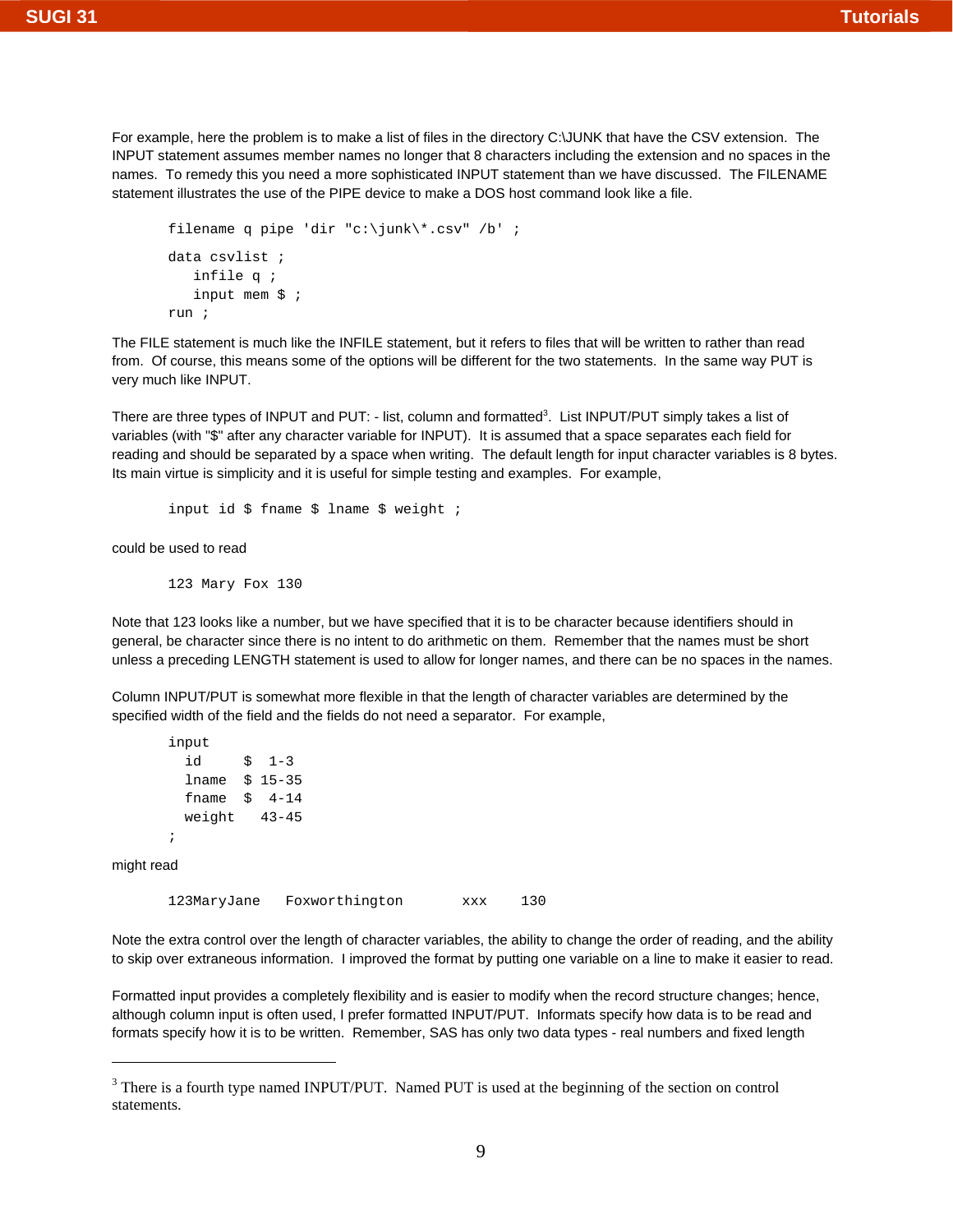character strings. For example, suppose a date is just before the weight and we want to pick up that date as BIRTHDAY,

```
123MaryJane Foxworthington 10/23/1981130
```
Now the formatted INPUT statement could be

```
input
```
;

```
id $char3.
 @4 fname $char11. 
   lname $char21. 
   birthday mmddyy10.
   weight 3.
```
The first three informats are named \$CHAR. The numbers 3., 11., and 21. are width specifiers. The number may be left out leaving the width to a default value, but the dot is required to distinguish informat/format names from variable names which cannot have the dot. This informat says to get the data as is without any form of translation. \$21. is a informat that specifies getting the data, but deleting leading blanks and treating a single dot as missing; hence changing it to blank. BIRTHDAY is stored as the number 7966 which is the number days from January 1, 1960. Think of the beginning of January 1, 1960 as the zero point on an axis i.e. the first day. Then 7966 is the 7966<sup>th</sup> day. It is important to store dates in this form by using an appropriate date informat because SAS supplies many functions, and formats for manipulating and displaying dates when stored in this form.

The instructions for reading a line can even be buried in the line. In the example below, the first "a" might indicate that the value for the variable CODE, "abc", is to be found starting in column 5.

a5 abc

In this case we would need to read the first two columns and hold the line for reading the remainder in another INPUT statement. A trailing @-sign is used to indicate holding the line.

```
input type $char1. pos 1. @ ;
if type = "a" then 
    input @pos code $char3. ;
```
In the second INPUT statement "@pos" indicates "go to the column indicated by POS". Omitting the trailing @-sign indicates the line is to be released. If the line is still held with a trailing @-sign at the bottom of the ILDS, then the line is still released by the system before the next iteration. A double trailing @@-sign indicates do not release this line until it is explicitly released by being forced to the next line or by an INPUT statement without trailing @-signs.

There is still much to learn about external I/O but much of it is just learning the complete syntax of the five statements we have introduced in this section.

#### **Control Statements**

SAS supplies typical statements for making decisions and looping. IF is used to make a decision. It has the form

```
if <condition> then <consequent> ;
else <alternative consequent> ;
```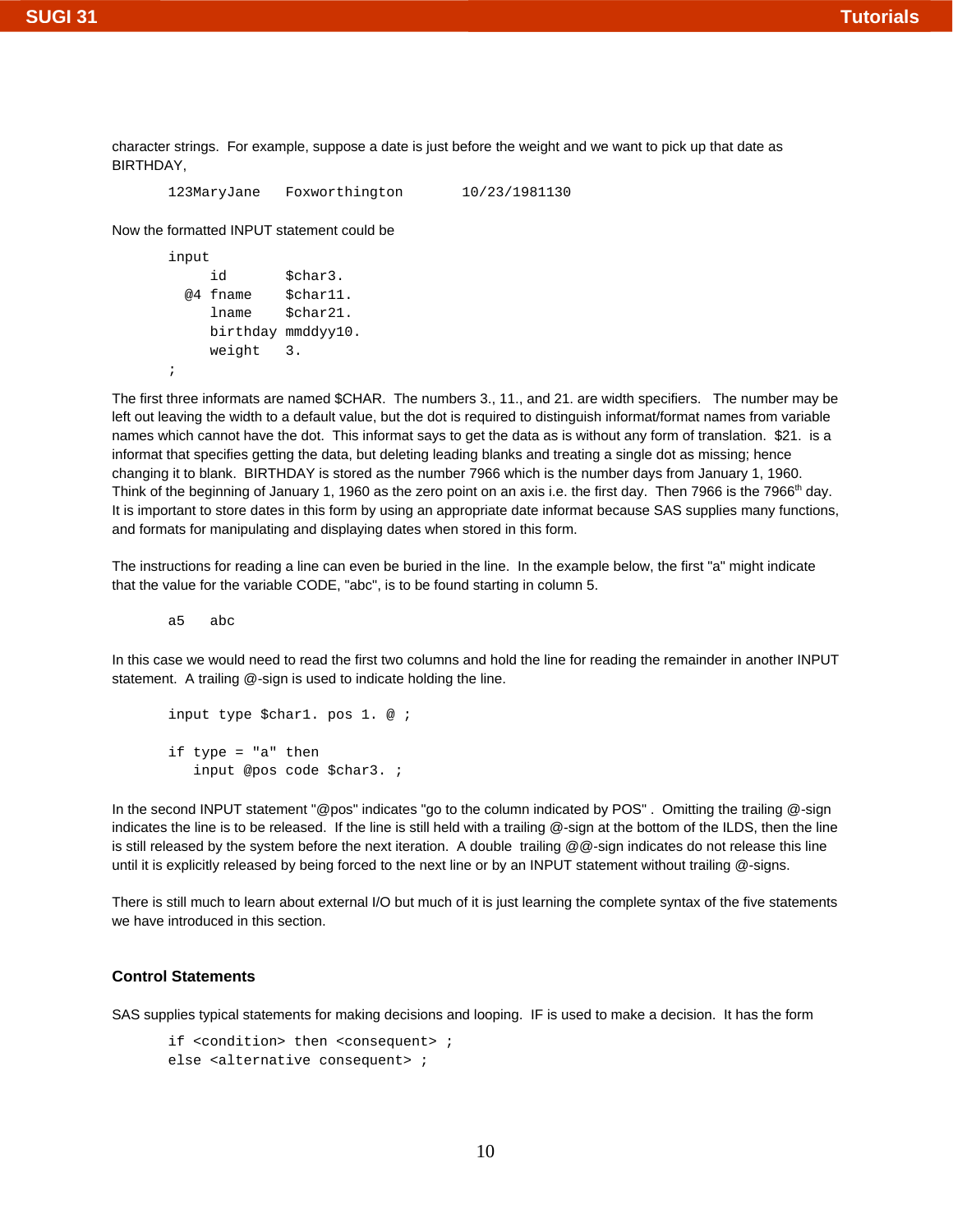Note that the consequents are single SAS statements. To perform a set of statements they must be housed in a DOgroup. For example, consider:

```
if x = 1 then
do ;
   count +1;
   if count >= 7 then stop ;
    else put z= ;
end ;
```
The DO statement is the consequent, but it begins a block that does not end until the END statement. Remember the first statement in this block indicates that the variable COUNT is to be incremented by 1. COUNT is then tested to see if it is greater or equal to 7. In that case the consequent is the STOP statement. This means to explicitly stop executing the DATA step at this point. It does not mean to stop compiling the step. SAS will read code to the step boundary and then may execute that code many times, but when inside this DO-group whenever COUNT is 7 or larger the step execution will halt and SAS will go on to process the next step. When COUNT is less than 7 the ELSE consequent requests SAS to write the name of the variable Z followed by an equal sign followed by the value of Z at that moment. Where does the PUT statement write? Remember that by default it writes to the LOG and otherwise writes to the last buffer pointed to by a FILE statement. The line indicates still another form of PUT called named-put. It is very useful for writing messages to the log either for information or for debugging since it allows you to say include the name and =-sign with the value. In this example it is most likely in a debugging step where we want to see the value of Z the first 6 times that X is 1 and bring the whole step to a stop on the seventh time.

Note that the ELSE in the DO-group applies to the immediately preceding IF statement and that there is no ELSE to the first IF statement in the example.

The condition in an IF statement is something capable of being true or false. In the example the first IF condition is, X = 1. How can truth values be represented in SAS? The data type numeric is used. Zero and all missing values are false, and everything else is true. When SAS assigns a truth value it uses the canonical values 0 for false and 1 for true. This means that truth values can be used in expressions for assignments. For example,

 $tv = (y > 3)$  and  $(z = "abc")$  ;

assigns a value of 1 when both parts are true and 0 otherwise. Truth value assignments can often simplify the code of a complex decision making process. The parentheses were not needed in the above but it is a wise idea to include some parentheses to help the reader see that a truth value assignment is being made.

In SAS there is a special form of IF called the subsetting IF. For example,

if good ;

Good is a numeric variable. If the condition is true, i.e. the value is not 0 or missing, the code below will be reached and executed. If it is false, then the iteration of the ILDS will end without default output and the next iteration of that loop will begin. There are other ways to write the code, but the subsetting IF is very SAS idiomatic and much preferred by most experienced SAS programmers.

An iterative DO-loop names an index variable and range of values. The code in the DO-block is repeated for each value in the range. Consider:

```
do i = 1 to 3 , 8, 20 ;
  put i = jend ;
```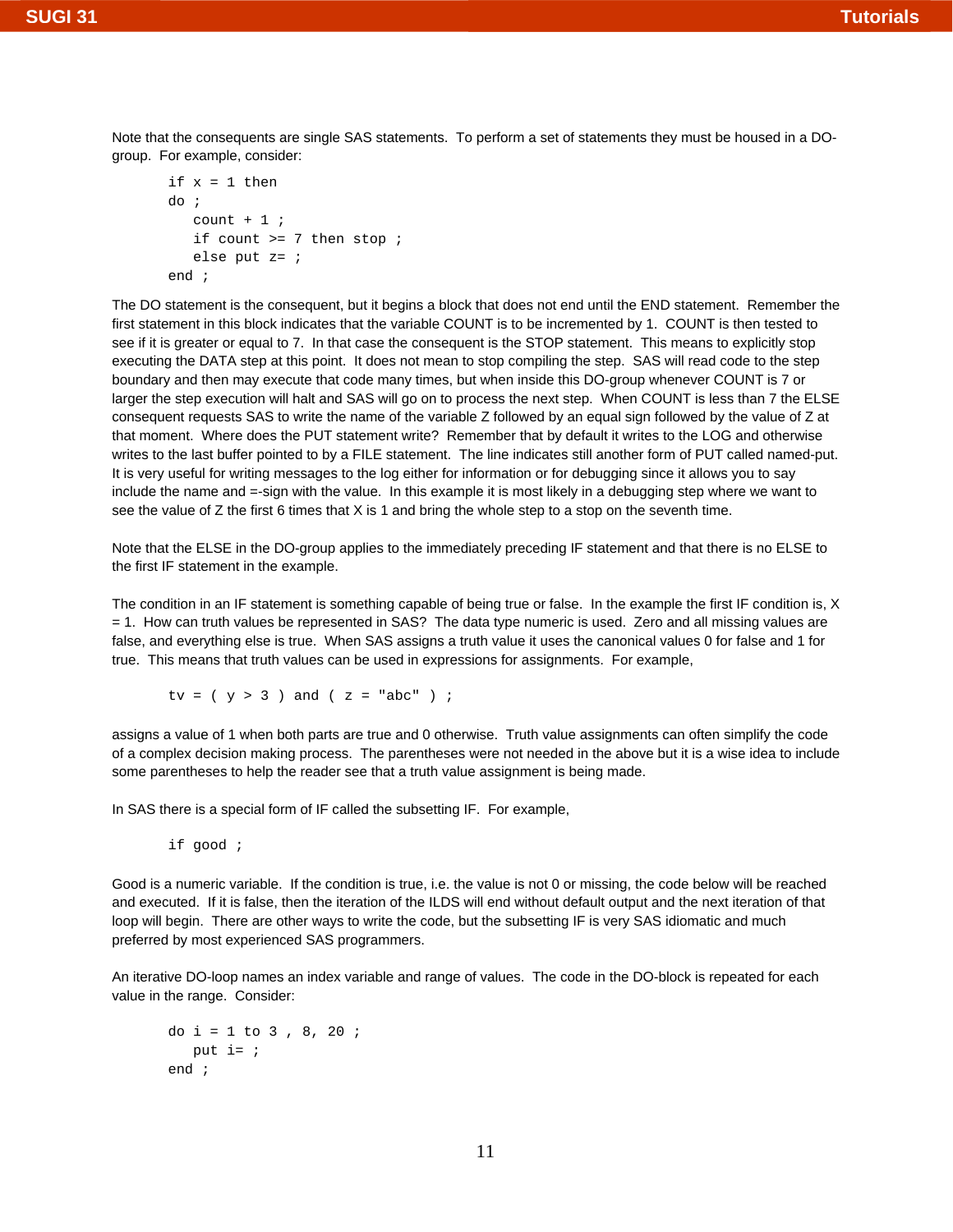I is the index variable. It gets the values 1, 2, 3, 8, and 20 in that order so the loop is iterated a total of five times. The incrimination term is +1 but it can be changed with a BY clause.

I, J, and K are typical loop indices inherited from the fact that Fortran used variable names beginning with these letters to indicate integer values. The names are good in the sense that they convey that the variable is simply an index and has no more than local significance to the loop. Consequently it is important to drop such variables to prevent them from going on any output files or to use more meaningful and significant names when the index is to be kept on the output file or plays a role in other parts of the DATA step.

There are also the conditional DO-Loops:

```
do while ( <expression is true> );
```
and

```
do until ( <expression is false> ) ;
```
For the WHILE loop testing is done at the top of each iteration. Consequently the block of code will not execute if the expression is false on the first iteration. For the UNTIL loop testing is done at the bottom so the loop is always iterated at least once. Remember that all numeric expressions, including missing values, have a truth value, but sometimes it is particular important to initialize the loop-expression before going into the loop. Moreover, usually some code in the loop should be capable of changing the truth value of the expression.

The GOTO statement offers a general branching tool

goto <label> ;

that could be used for branch out of a loop. However, general branching can be a dangerous tool, so SAS also supplies the LEAVE statement for simply exiting a loop and the CONTINUE statement for branching to the beginning of the next iteration of the loop. Consequently sometimes it is desirable to create a loop that is not stopped by the DO-condition. For example, assume the value of LIST is  $"a \ b \ c \ d"$  but at code time we do not know how many words to expect in the list. Then one might code

```
i = 0;do while ( 1 ) ;
  i + 1;
  word = scan ( list, i );
  if word = " " then leave ;
    /* code to use word */ 
end ;
```
Remember that the loop expression, 1, is always true so that in principle the loop will iterate forever. This is all right because the SCAN function must run out of words and thus trigger exiting the loop with a LEAVE. In general, you should always ask what brings the loop to an end and try to make it clear in the code for other readers.

# **SAS I/O**

The LIBNAME statement ties a group of SAS stuff, i.e. data sets with special SAS extensions, to a tag called the libref. It serves a similar purpose to the FILENAME statement except that it always works on a group of data sets rather than an individual data set, although the group may contain only one member. For example,

```
libname prj "c:\project\data" ;
```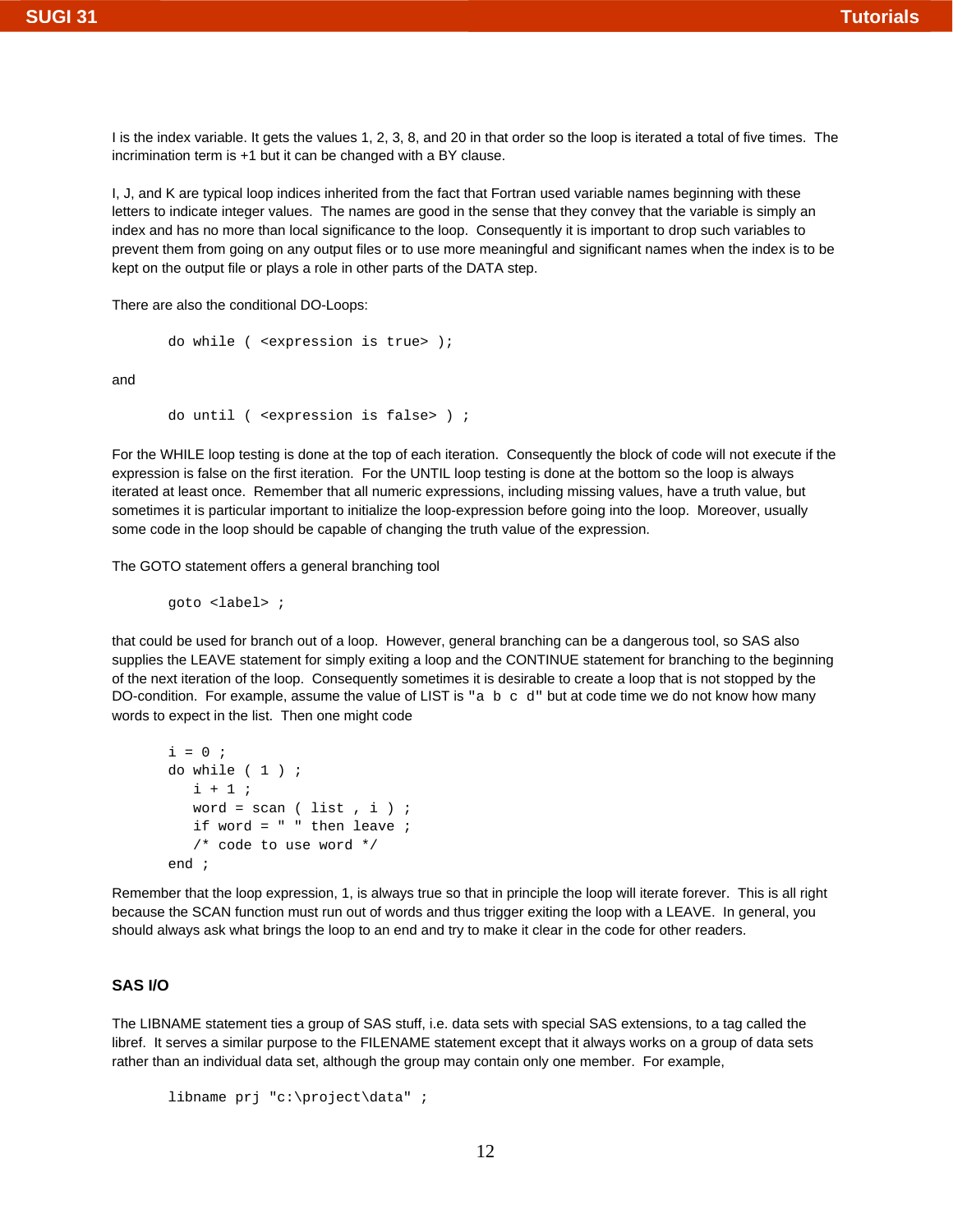references all the SAS stuff in the indicated directory. Note that the extension ".SAS" indicates a SAS program but it is not recognized as data stuff and hence is not part of any library created with a LIBNAME statement. All SAS data sets are then referenced by a two level name of the form <libref.member>. For example, suppose the data for Arizona are collected in the SAS data set known to Windows as

"c:\project\dataAZ.sas7bdat" ;

Then in a SAS program containing the above LIBNAME statement, this data set would be known as PRJ.AZ. Of course, the LIBNAME statement must precede any use of the libref. Consequently, the libref is a property of the program and has no intrinsic meaning across job sessions. One can concatenate the SAS stuff in different directories using a notation similar to that given for the FILENAME so that a library can cross directories. The set of extensions recognized is dependent on an engine where the default engine depends on the version. Consequently, one can even have multiple libraries in one directory, but it is better to keep them in separate libraries.

A special library called the WORK library is provided by SAS for temporary data sets that by default will be deleted when SAS closes. If a libref is not given, then there is a default assumed. The systems option USER controls this default, and by default it is WORK. In all that follows one level names, e.g. W, are used and can be thought of the two level name beginning with WORK, e.g. WORK.W. Beginners tend to want two level names, but it is simpler and better to adopt the SAS way and allow the options to specify what the distinguished library is.

Now suppose we have a SAS dataset W with the variable X and want to make a new data set Q, my other popular name for testing and examples, with INTX holding the integer part of X. Here is the DATA step.

```
data q ;
     set w ;
    \text{int} \times = \text{int} (\times);
run ;
```
Remember there is always an implied loop of the DATA step. The second line is the SET statement. At execution time it means get an observation from the named data set, i.e. move the values of the variables into the PDV. How did the variables get into the PDV? At compile time this instruction tells the compiler to find the data set W header, obtain all the variable names and there characteristics so that they can be added to the PDV, and to set up a buffer for reading the data at execution time. INT is a function that takes the integer part of a real number. There is an implied output to Q at the bottom. Q contains all the variables from W plus the newly created INTX. When and where does the loop stop? It stops on the SET statement when it is asked to get an observation and there are none, i.e. when it is asked to read past the end-of-file.

SAS does not reset values of variables coming from a SAS data set to missing at the beginning of each iteration of the ILDS. However, it does initialize them to missing once before execution of the step begins. One interesting use of this principle is the calculation of percents. Suppose, TOTAL contains one observation with the variable TOTX, the total of X in the data set W, and you want to add a variable PCT to W. One solution is

```
data w ;
   if _n = 1 then set total ;
    set w ;
   pct = 100 * x / \text{tot};
run ;
```
Just as the DATA statement can list more than one output data set, the SET statement can read more than one data set. For example,

set w1 w2 ;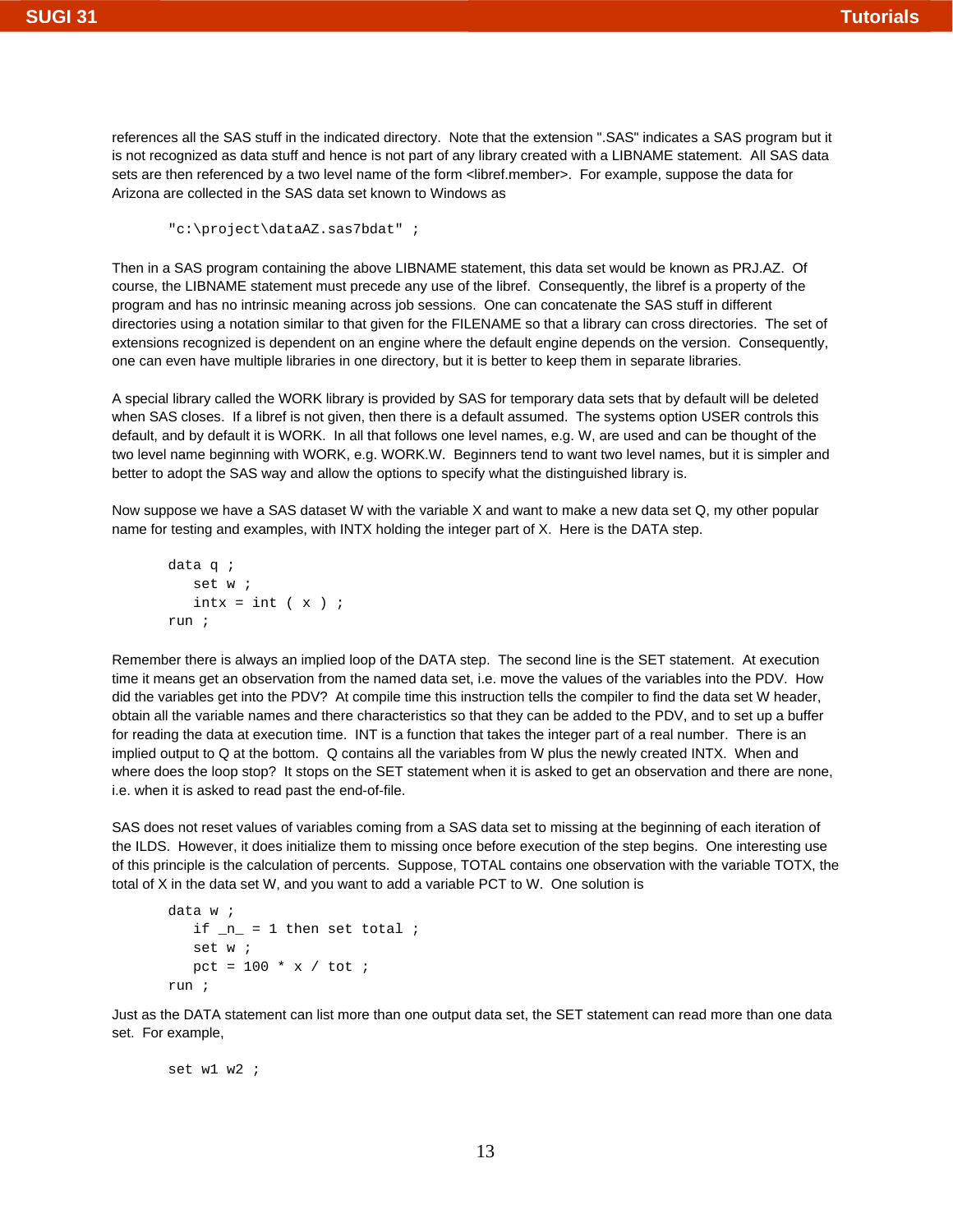first reads the set W1 then the set W2. Separate buffers are set up to read each set. Remember that at compile time the header of W1 will be looked at first. Any specified properties of the variables in W1 will determine the properties for these variables. However default properties may be changed by the corresponding variable in W2. For example, X in W1 may have the default label "X" and X in W2 may have the assigned label "BIG X". In this case the second label wins. However, if X in W1 had the label "LITTLE X" then that would win. The question of which data set determines the variable property is particularly important for the length of character variables. W2 can also have new variables, in which case, their properties are determined by the header information in W2.

As usual in SAS, it is left to the programmer to make sure that s/he knows what code is determining the properties of the variables in the PDV. You can always force the properties by declaring them before allowing the compiler to see the SET statement.

A great deal of DATA step processing is based on one record in and one record out. In fact, it is a tribute to the design of the language that this structure works as well as it does because it is not so true of many languages. However there is a significant class of problems where the natural structure of the problem demands one record in and many out or many records in and one out. In these situations one can achieve simpler code by placing the OUTPUT statement in a loop or the input statement in a loop. It is well worth looking for such examples and being ready to use an explicit loop whenever the situation arises.

The fact that a separate buffer is set up for each physical mention of a SAS data set has interesting consequences. The code

```
set w1 w1 ;
```
requests that the data be read twice. This is sort of obvious, but so does

set w1 ; set w1 ;

In this case the second SET statement does not read the next record. It reads the same record from the second buffer. If you do have a need to read two records from the same data set it must be done with one SET statement. One possibility is

```
do i = 1 to 2;
   set w1 ;
  if i = 1 then
  do i /* whatever for the observation */ end i else
   do i /* whatever for the second observation */ end iend ;
```
The same logic can be handled with a subroutine using the LINK statement. At execution time control jumps to a labeled set of statements and returns at the RETURN statement to the line following the LINK statement.

```
link readw ;
/* do whatever for the observation */
link readw ;
/* do whatever for the observation */
. . .
return ;
readw:
    set w1 ;
return ;
```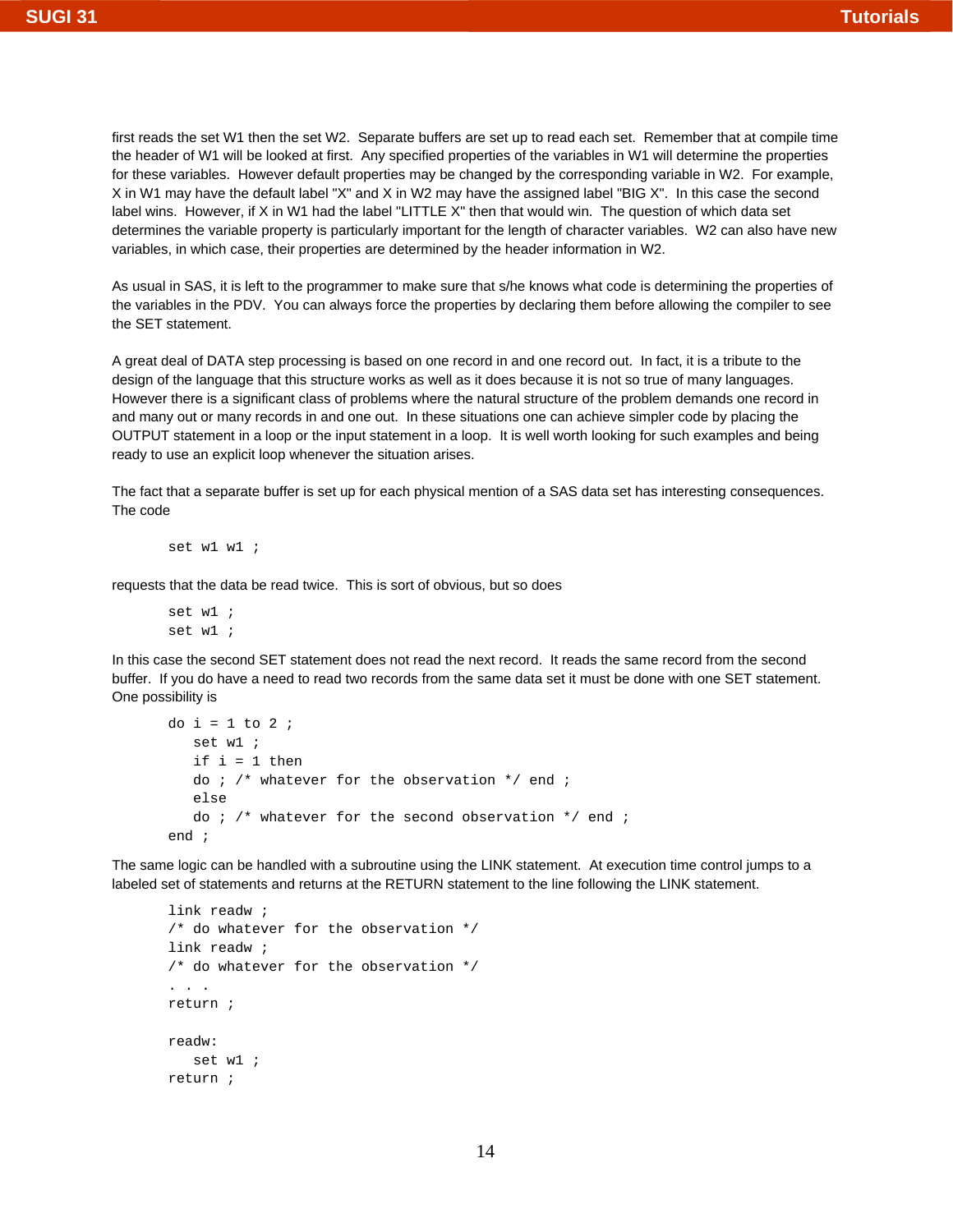The only disadvantage to this form is that the SET statement now appears rather late in the DATA step so a length statement may be needed to get the correct length and type of variables before the compiler gets down to the SET statement. Note that SAS subroutines have no data hiding, i.e. all DATA step variables are known to all parts of the DATA step including routines.

Sometimes it is important to know which data set is contributing information. SAS provides a data set option, really an option of the input buffer specified as a property of the set, used as follows:

set w1 ( in = w1 ) w2 ( in = w2 ) ;

This requests SAS to provide 0/1 variables named W1 and W2 which indicate whether data is contributed by the corresponding data set. I often use the data set member name as the name of the IN= variable because it can easily be identified with the data set and because the name is usually available, i.e. not otherwise used. These variables do not get set to missing on each iteration of the ILDS and they will not go on any output data sets, but they are in the PDV as named variables.

In general with SAS input there can be BY-processing. This means specially named variables will be set up to indicate when a group with common BY-values starts and ends. For example,

```
set w1 ;
by state city ;
```
requests that the variables named FIRST.STATE, LAST.STATE, FIRST.CITY, and LAST.CITY be added to the PDV after the variables in W1. Assuming this code is in a DATA step and the SET statement has just been executed, the PDV might look like the following table. W1 is grouped in state city order and there are exactly two observations in AL and 4 in AZ.

| state     | city       | $\cdots$ | first.state last.state | first.city | last.city | ERROR |    |
|-----------|------------|----------|------------------------|------------|-----------|-------|----|
| AL        | Birmingham |          |                        |            |           |       |    |
| AL.       | Flagstaff  |          |                        |            |           |       |    |
| <b>AZ</b> | Flagstaff  |          |                        |            |           |       | 31 |
| AZ        | Tuscon     |          |                        |            |           |       |    |
| <b>AZ</b> | Tuscon     |          |                        |            |           |       | 51 |
| AZ        | Tuscon     |          |                        |            |           |       | 6  |

At \_N\_ = 1, FIRST.STATE is true since it is the first record; LAST.STATE is false since the second record is also in AL; and both FIRST.CITY and LAST.CITY are true since the second observation contains a different city, Flagstaff. At  $N = 2$ , LAST.STATE is true because the next observation comes from AZ; and most importantly, LAST.CITY is also true. Note that the next observation also has CITY="Flagstaff", but since the outer group, STATE, changes, SAS forces the inner group CITY to change. Many beginners spend hours trying to code this situation when SAS handles it automatically. You should be able to convince yourself of the remaining values for the first dot and last dot variables.

The significance of these variables means that the SAS programmer can know when a group begins and ends automatically. This is useful information, but it also means that the DATA step processing can usually be done on a record by record basis. You don't need all the data at once to determine the group end points. You don't even need to look ahead or behind by one record. Consequently many little programming tasks are simplified. Suppose we want split W1 into two data sets, UNIQUE should contain those observations where state and city are unique to one record, and DUPS should contain all observations where there is more than one state city combination. If you study the example you should understand that the following code will do the job.

data unique dups ;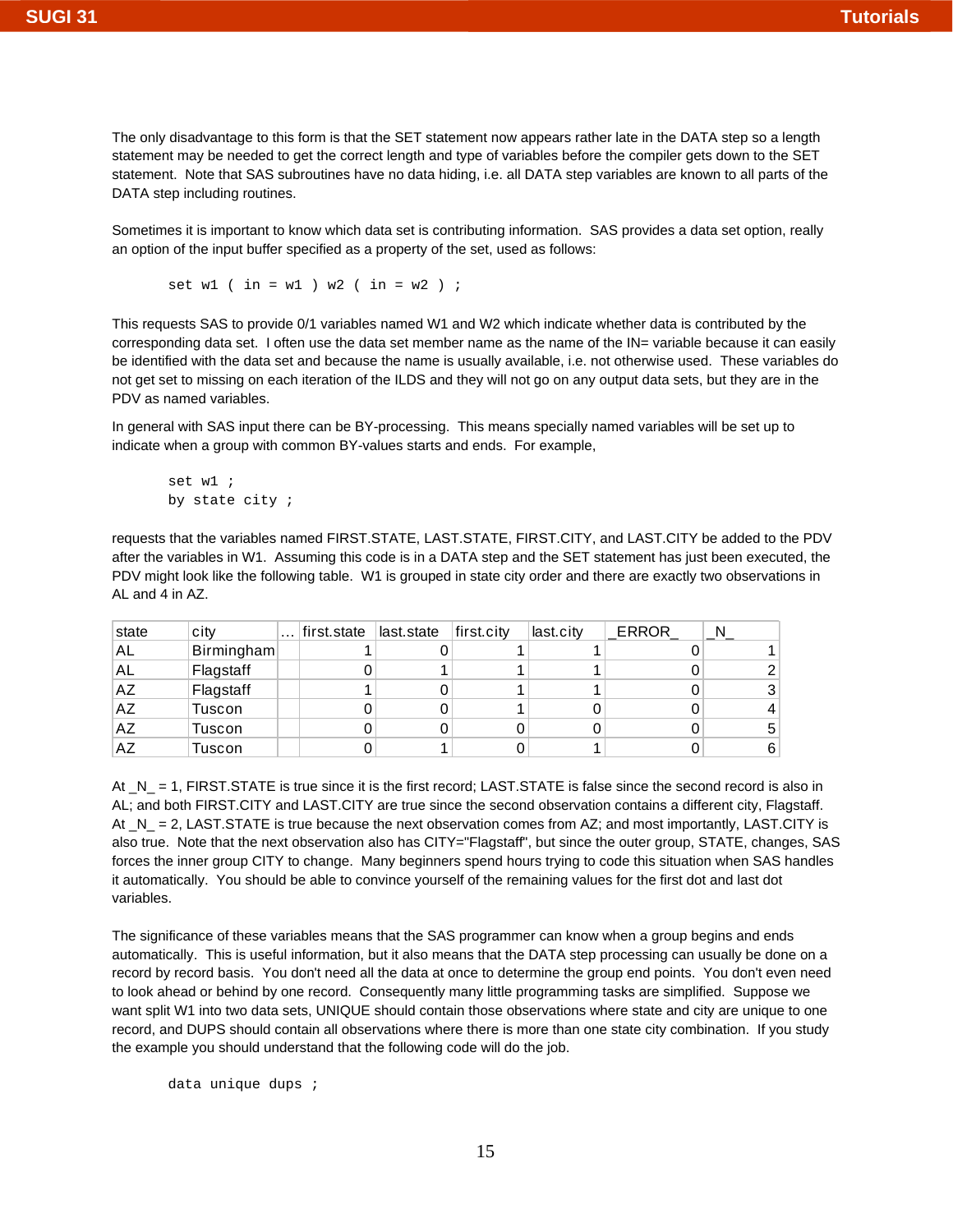```
 set w1 ;
    by state city ;
    if first.city and last.city then output unique ;
    else output dups ;
run ;
```
The code is almost trivial, but it is surprising how many programmers trip over this problem when first encountered. The code

```
set w1 w2;
by state city ;
```
is also important. Without the BY statement the entire set W1 is read before the set W2, i.e. the data are concatenated. With the BY statement a group in W1 is read before the corresponding group in W2, i.e. the data are group interleaved. If each group contains at most one observation then the data are interleaved.

Before leaving the SET statement we should look at how SAS provides the end-of-file indicator.

set w1 end =  $e$ of ;

The END= clause is an option of the SET statement. It requests SAS to provide a variable called EOF, my choice, that will be 0 until the last record is read. It is time to go back to the initial section of the ILDS and understand why you should test the value of EOF before the SET statement rather than after.

After the SET statement, MERGE is the most common for SAS input. When the system option MERGENOBY is set to NOWARN a MERGE statement with one data set works just like a SET statement, but this is rarely used in practice. Usually a MERGE statement is used to bring data from multiple data sets together matching on variables specified in a BY statement.

With no BY-statement, SAS does a one-to-one match of records between the data sets listed. If a variable is unique to a short data set, the value of that variable will be set to missing once, at the point where the short data set no longer contributes values. Sometimes a one-to-one merge is needed, but it can always be avoided through the introduction of a sequence variable. I, therefore, tend to see a one-to-merge as a either a mistake or laziness on the part of the programmer. However, many will differ strongly on the question.

With a BY-statement, SAS does a one-to-one match of records within a by group of the data sets listed. It is important to realize that observations are read only once into the PDV. Variables from SAS data sets are set to missing once instead of at the beginning of every iteration of the implied loop. Consequently a value contributed in a BY-group continues to exist in the PDV after a data set runs out of records. However this means that if you change such a value then it will stay changed.

There are two basic important situations. One is that all the data sets listed on the MERGE statement have at most one observation per BY-group. The other is that exactly one of the data sets may have many observations of the BYgroup. SAS will issue a warning if another situation arises, but it is not considered an error since one can sometimes construct examples where it might be useful. However most experienced SAS programmers would and should be very suspicious of any situation where this warning does not indicate an error because in almost every situation it is a programmer error.

Since the PDV can hold only one value for a given variable name, the only variables that should be (and must be) in common among the data sets listed on the MERGE statement are those in the BY group. If this situation is met then the data sets of the MERGE statement may be listed in any order.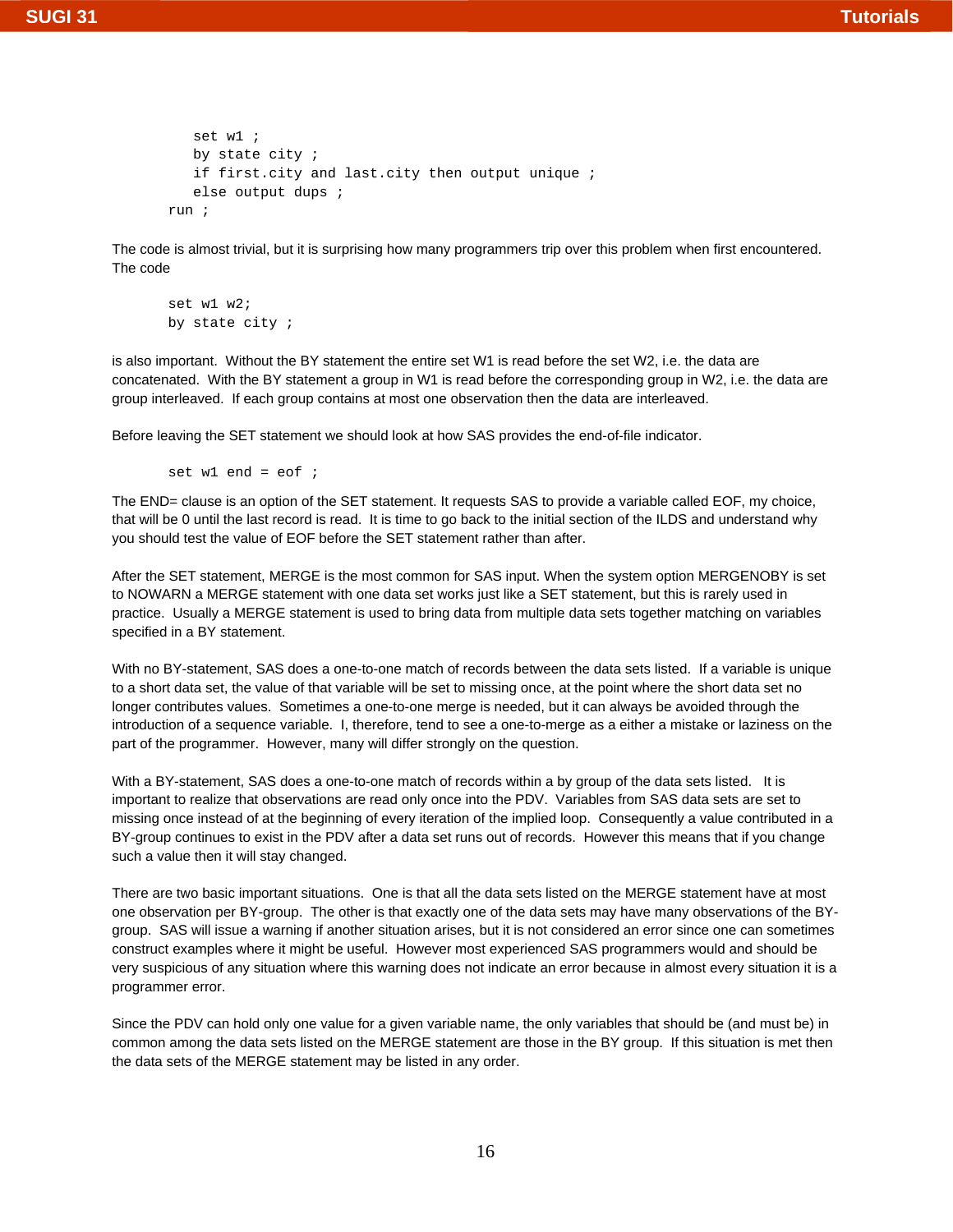You can use DROP=, KEEP=, and RENAME= data set options to enforce the rule that there should be no common variable in two or more data sets other than the BY-variables. First consider:

```
set w ( keep = x y z rename = (z=we) ) ;
```
In this case W may have many variables but only the values of X, Y, and Z will be transferred to the PDV because of the KEEP= option. The RENAME= option specifies the name to be use in the PDV. DROP= has the opposite effect. Sometimes it is handy when almost all of a great many variables would need to be listed using KEEP=. Generally code using KEEP= is easier to read because the reader can then know explicitly what is coming into the PDV from where. DROP= may accomplish the same work, but it does not inform the reader of what variables are in the DATA step. I typically reserve DROP= for dropping names on output data sets and then usually only for trivial loop indices and obviously local temporary variables.

Suppose we have two datasets ENG and HIST reporting the students and grades taking these two classes. It would be natural to have common variables GRADE and STUDID in both data sets and we might want to get both grades for each student taking both classes. The code to solve this problem might be

```
data eng hist i merge eng ( keep = studid grade rename = ( grade=enggrade ))
          hist ( keep = studid grade rename = ( grade=histgrade ))
\mathcal{L} by studid ;
run ;
```
Suppose we have MAJOR in addition. Again you would want only one major variable but where should it come from? The very question suggest that the code should verify that the major is consistent and report any errors. Hence:

```
data eng_hist ( keep = studid enggrade histgrade major )
      errs ( keep = studid emajor hmajor ) 
\mathcal{L} merge eng ( keep = studid grade major
                 rename = ( grade=enggrade major=emajor ))
          hist ( keep = studid grade major
                 rename = ( grade=histgrade major=hmajor))
    ;
    by studid ;
run ;
```
There are legitimate times when many common variables are needed, but those times are an indication that MERGE is the wrong tool for the task. The rule - no variable in common except the BY variables which must be in common has the advantage that it is simpler to maintain and avoids many of the merge problems one encounters when the rule fails. Unfortunately, the SAS Institute and many SAS programmers have emphasized that PDV is filled by the last data set to contribute a value. This leads to the common pitfall that the first data set may be last when the second data set runs out of matching records. Hence one cannot guarantee that one data set is sufficient to always fill the role of being the last data set to contribute a value.

If you remember three principles:

- 1. Only one value can be held under one name in the PDV at any one time
- 2. No common variable between two or more data sets listed in the merge with the exception of the BY variables that must be common to all the data sets
- 3. No more than one data set with multiple records for any combination of BY values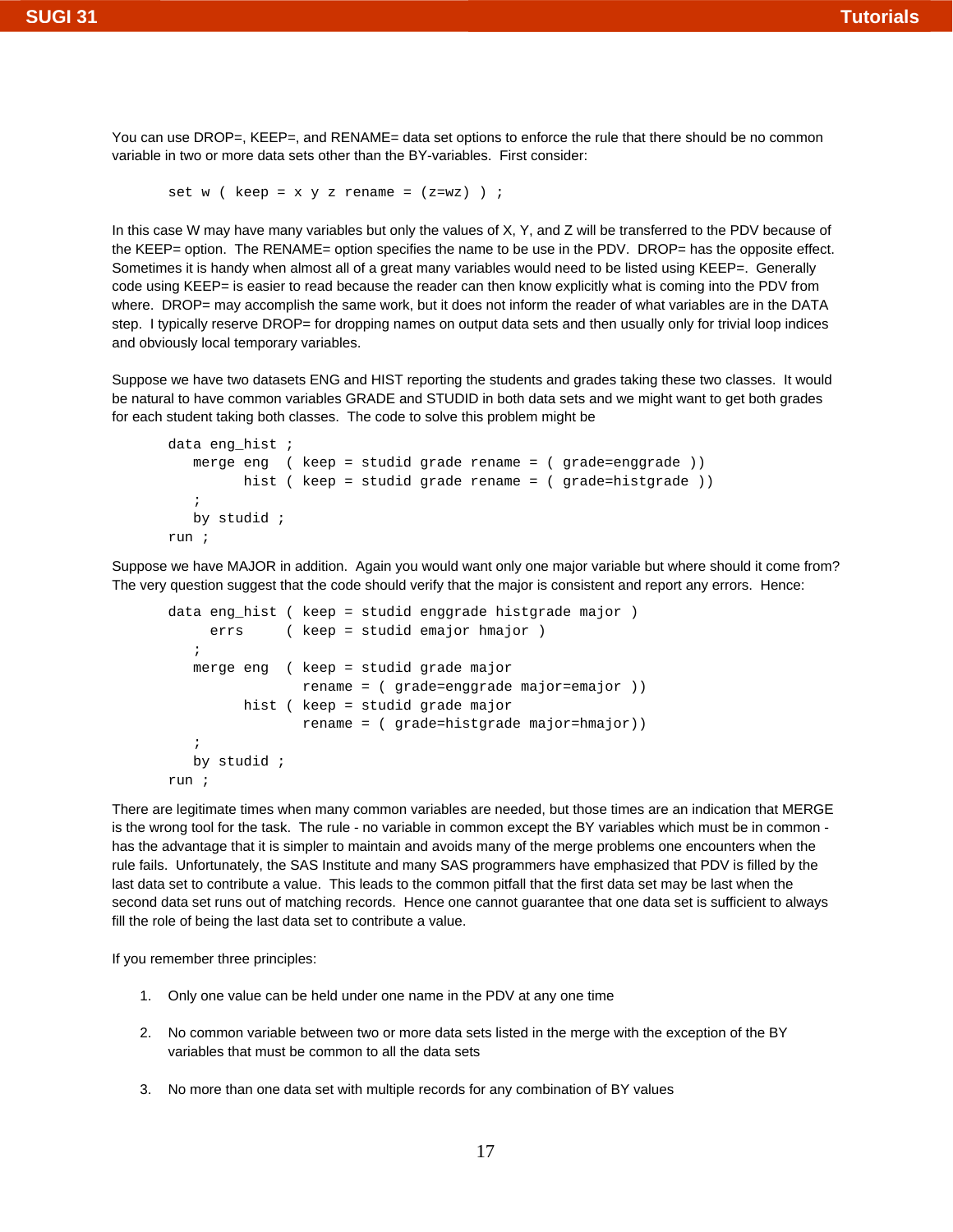then all merge errors are a consequence of violating one of these principles or of having a common BY variable which has different properties in two or more of the data sets.

I emphasized the need to study programs where more that one observation is read at a time. One example that comes as a surprise is using BY processing. Suppose you need to output all the records in a group if and only if the value X=1 is achieved at least twice for observations in the group. So you need to know something at the end of each group to be used at the beginning of the group. This can be done with multiple steps, but there are times when it is handy to do it in one step.

```
data wanted (drop = need2);
  need2 = 0 ;
    do until ( last.group ) ;
       set w ;
       by group ; 
     need2 + (x=1);
    end ;
    do until ( last.group ) ;
       set w ;
       by group ;
      if need2 >= 2 then output i end ;
run ;
```
Note that this example depends on the use of two separate buffers for reading W. The UNTIL condition is used because the correct value for LAST.GROUP is not assigned until after the SET statement executes.

SAS I/O is also performed by the MODIFY and UPDATE statements, but these will be left for your investigation.

#### **ARRAYS**

One traditional topic we have not yet looked at is the concept of an array. In other languages an array is usually a contiguous section of memory where each element has the same size hence the elements can be manipulated efficiently with pointers either by the processing or by providing the concept in the language so that user can do so. SAS, as a name based language is different. Historically a SAS array is simply a list of variables whose values can be obtained though an index applied to an array name. The most common usage is to replace a sequence of similar statements where only the variable of interest is changed by loop where the variable of interest can be reference by a common array name and either the index of the loop or a simple expression involving the index of the loop.

For example assume SALES is a data set in which the variables SALES1 through SALES53 specify an amount from one of 53 different entities for each observation. Then

```
array sales (53) sales1 - sales53 ;
```
defines an array SALES. After the ARRAY statement one can reference any of the sale amounts by  $4$ 

sales[i]  $or$  sales(i)  $or$  sales{i}

We might choose to accumulate these values with

<sup>&</sup>lt;sup>4</sup> Historically parentheses were used on the IBM mainframe. When SAS was ported to other computers there was a problem with parentheses and brackets were used. Finally braces were introduced as a common symbol. Today all computers running SAS allow all the possibilities.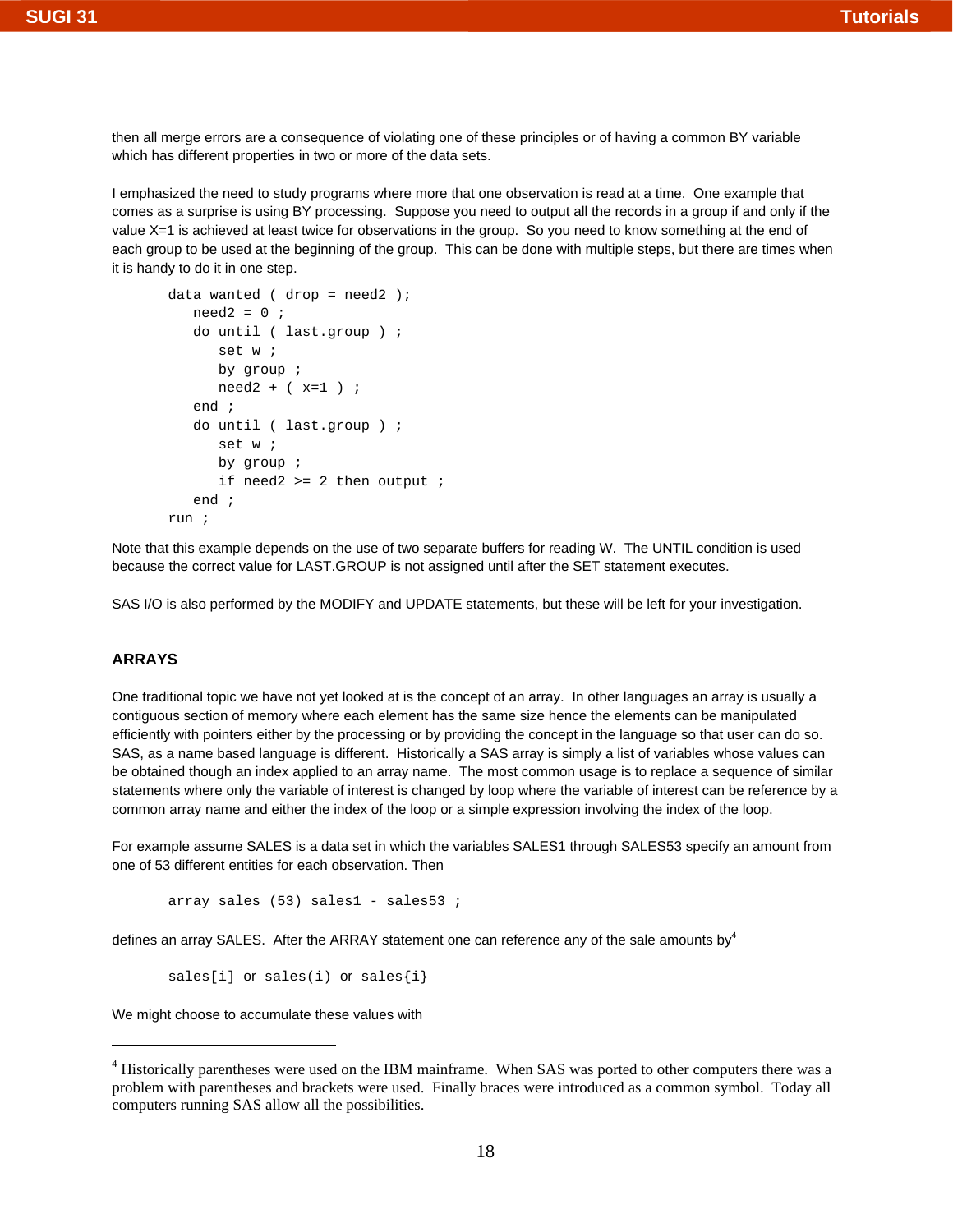totsales =  $0$  ; do  $I = 1$  to dim ( sales ) ; totsales + sales[i] ; end ;

This particular example might be better handled by a one line solution making use of the fact that the SUM function allows the keyword OF to indicate a list of variables and that the dash in this context indicates the list SALES1, SALES2, … , SALES53

totsales =  $sum($ of sales1-sales53) ;

However, add that only sales over some limit should be accumulated and the one line solution falls apart while making the accumulation conditional in an IF statement is a trivial change the loop solution with an array.

In version 6 SAS introduced the key word\_TEMPORARY\_ to indicate a contiguous block of memory where each element has the same size and the elements have no names so they can only be referenced through the corresponding array name. For example,

array names (51) \$20 \_temporary\_ ;

Since the variables have no names, they do not belong to the PDV. Moreover they are not set to missing in each iteration of the implied loop.

#### **Missing values**

Throughout I have emphasized that SAS sets some variables to missing on each iteration of the ILDS. There are other times when SAS sets a variable to missing without an explicit request. Beginners and even experts can have a hard time stating the precise rules. We now have the machinery to discuss the problem. First we need a classification of variables in the DATA step. There are four disjoint types:

- 1. Variables defined in an ARRAY statement using \_TEMPORARY\_
- 2. Variables assigned by SAS either at the programmers request via an option or implicitly
- 3. Variables that come from a SAS data set
- 4. All remaining variables

Nothing yet says that a variable cannot appear to be in more than one category, but the categories have been arranged so that it can be required that a variable can only be in first possible category. For example, X might appear in one DATA step with an assignment, in a SAS data set, and as the name requested by some option, so categories 2, 3, and 4 all appear possible, but the last rule says X must be in category 2 and therefore cannot be in categories 3 and 4. Of course, many of these conflicts would lead to downright dangerous programming practices and some, while not wrong, could be highly misleading to many programmers.

All variables are initialized once before the DATA step begins. SAS uses missing as the initial value when a compile time directive or some other rule does not give a better initial value. For the first three categories SAS does not reset the value of a variable to missing at the beginning of the implied loop of the DATA step. Hence the question of when SAS set the value to missing at the beginning of each iteration of the implied loop pertains only to the catch all others fourth category.

The RETAIN statement allows the programmer to specifically set aside the action of setting to missing at the beginning of each iteration. For example,